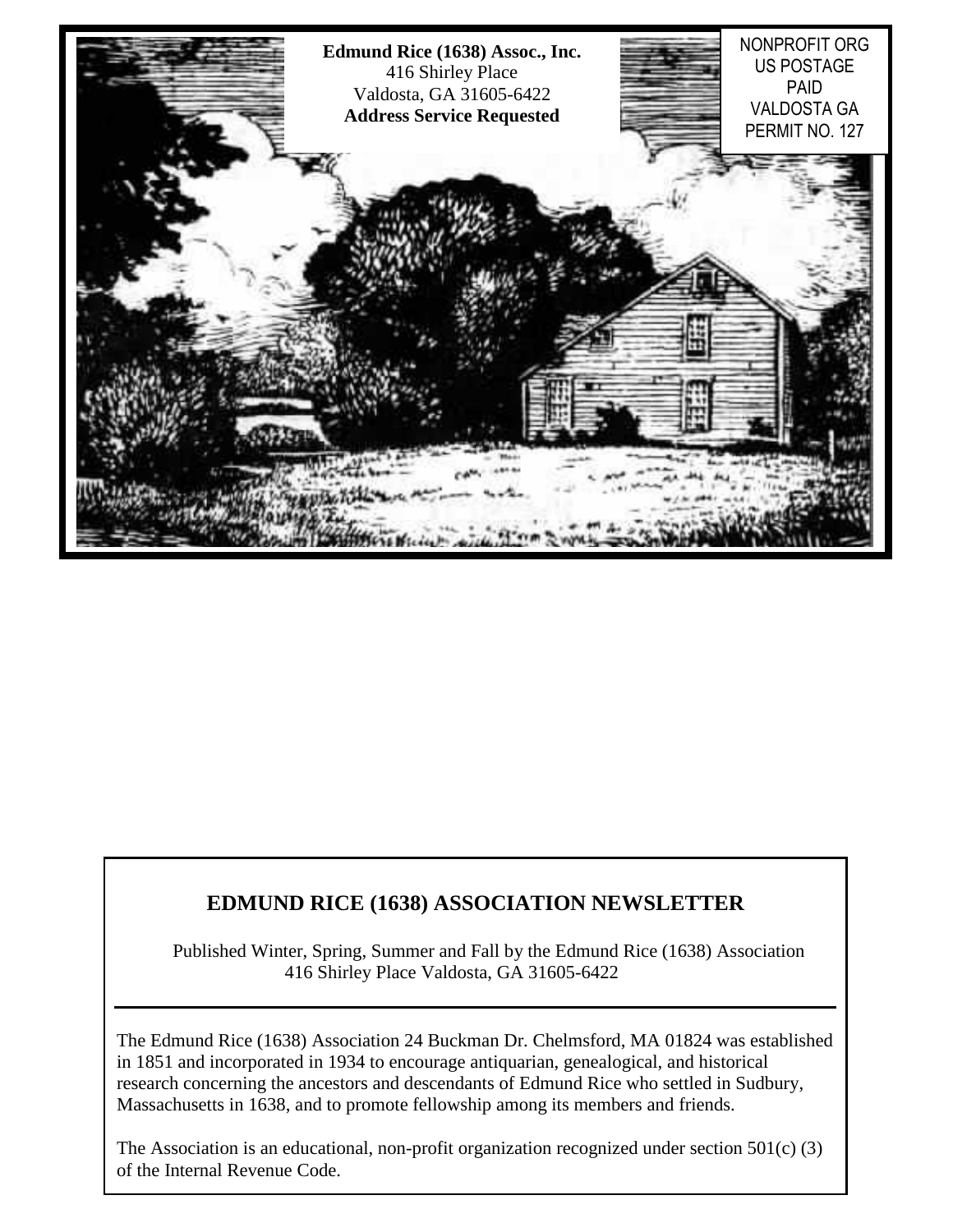# *Edmund Rice (1638) Association Newsletter* \_\_\_\_\_\_\_\_\_\_\_\_\_\_\_\_\_\_\_\_\_\_\_\_\_\_\_\_\_\_\_\_\_\_\_\_\_\_\_\_\_\_\_\_\_\_\_\_\_\_\_\_\_\_\_\_\_\_\_\_\_\_\_\_\_\_\_\_\_\_\_\_\_\_\_\_\_\_\_\_\_\_\_\_\_



416 Shirley Place, Valdosta, GA 31605-6422 Vol. 87, No.2 Spring 2013

The Edmund Rice Association publishes the newsletter four times a year: 1) winter, 2) spring, 3) summer and 4) fall. The summer newsletter is devoted to the annual September reunion and includes a description of the program and registration information. The other three newsletters include information of more general interest to our members. We invite all cousins to submit their

genealogical information, newsletter corrections, items of interest, family articles and pictures, obituaries and queries. Send them to our newsletter editor: Susan Berger a[t editor@edmund-rice.org](mailto:editor@edmund-rice.org)

 $\_$  ,  $\_$  ,  $\_$  ,  $\_$  ,  $\_$  ,  $\_$  ,  $\_$  ,  $\_$  ,  $\_$  ,  $\_$  ,  $\_$  ,  $\_$  ,  $\_$  ,  $\_$  ,  $\_$  ,  $\_$  ,  $\_$  ,  $\_$  ,  $\_$  ,  $\_$  ,  $\_$  ,  $\_$  ,  $\_$  ,  $\_$  ,  $\_$  ,  $\_$  ,  $\_$  ,  $\_$  ,  $\_$  ,  $\_$  ,  $\_$  ,  $\_$  ,  $\_$  ,  $\_$  ,  $\_$  ,  $\_$  ,  $\_$  ,

# **President's Column**

#### Greetings, cousins!

As of this writing, I'm still waiting for the pile of snow next to my garage to melt, so it's still appropriate to talk about indoor genealogy, as I promised last time. In particular, I'd like to comment on a form of outdoor genealogy that is more and more becoming an indoor activity, namely, cemetery searching. The web site findagrave.com is an amazing repository of gravestone photos, all indexed, and in many cases cross-referenced to parents, spouses, and children. Of course, the cross-referencing is done by the volunteers who upload the photos, and so it has a certain amount of human error, but it's automated to the extent that each link can be uploaded just once to achieve the cross-references in both directions. Then, too, the names and dates are supplied by the volunteers as well, and so those can have errors, but, when there is a photo, you can (usually) see for yourself what it says. Needless to say, the gravestones themselves were made by humans, and even that which is "carved in stone" may contain errors. Indeed, some of the entries include comments about such errors. Such comments generally mean that the volunteers have actually worked on the genealogy of the people in question, or at least have communicated with those who have done so.

| Inside This Issue   |      |       |
|---------------------|------|-------|
| Editor's Column     | p. 2 |       |
| Officers/Directors  | р. 3 |       |
| In Memory           | p. 4 |       |
| New Members         | p. 4 |       |
| In Celebration      | p. 4 |       |
| <b>ERA Database</b> | p. 5 |       |
| Eagle Scout         | р. 6 |       |
| Haplogroup data     | p. 7 |       |
| Meet the Ancestors  |      | p. 10 |
| Query               |      | p. 15 |
| Books for Sale      |      | p. 16 |
| Membership Form     |      | p. 17 |

So, if it's snowing or raining or nighttime, or if the cemetery you need to search is a morass, or is a thousand miles away, you can always take a look at findagrave and maybe find what you need there. What's more, every entry is "signed" by the volunteer(s), and you can send messages to ask for additional information (such as members of the same family whose grave sites may not be known) or comment on the additional information that is already appended to the on-line entry. For example, the North Cemetery in Wayland, which we traditionally visit every year at our annual reunion, is well represented in this on-line repository, thanks in part to the efforts of our fellow ERA member Dale Gunn. At present, there are 475 North Cemetery entries in findagrave, most with photos, and, by my count, Dale uploaded 34 of them. By the time you read this column, there may be more. Of course, many others have contributed, too. My thanks go out to all the volunteers who have made this site so useful.

John Chandler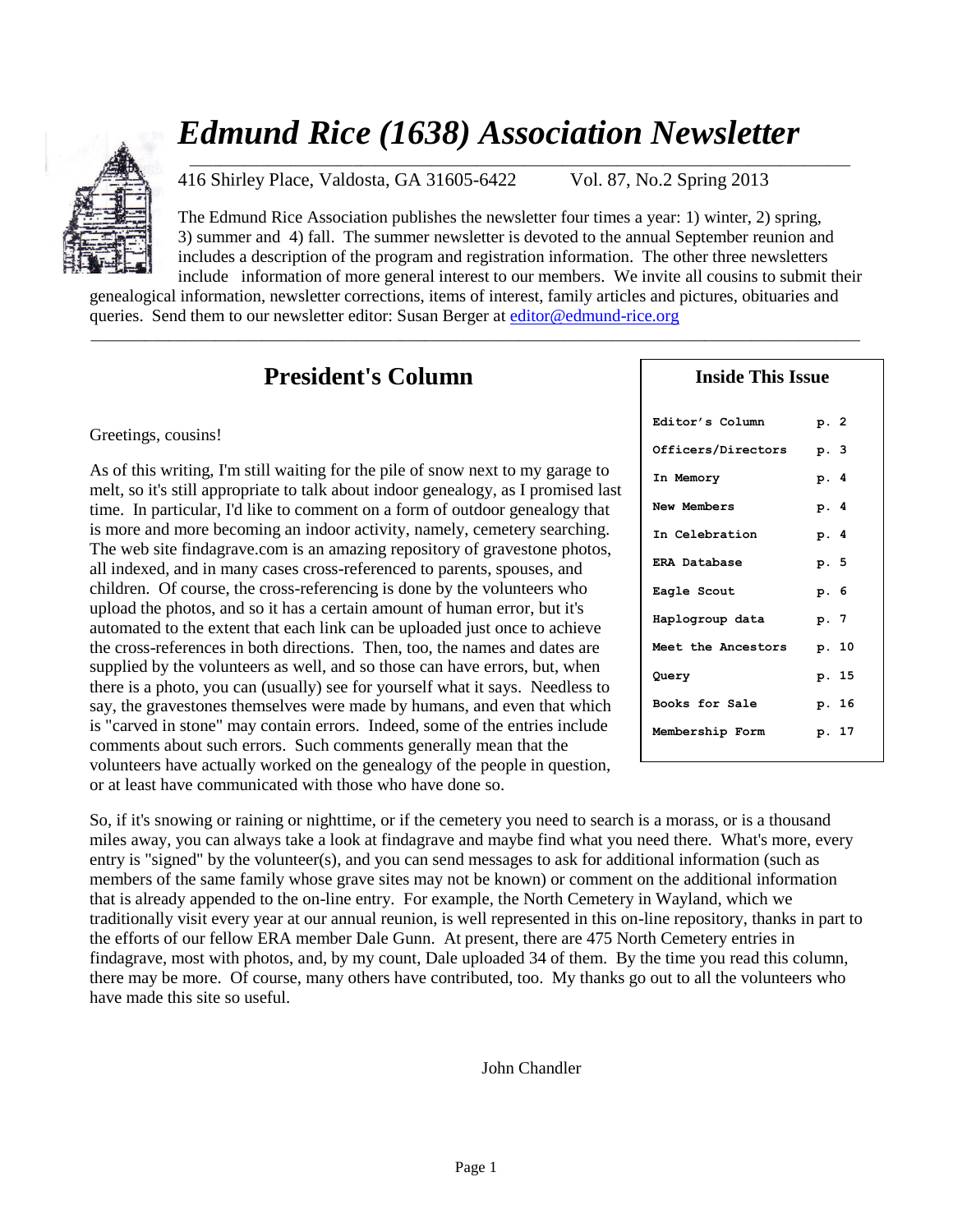# **Edmund Rice (1638) Association Newsletter**

**Send articles, corrections, member news, items of interest, obituaries, queries, etc. to the newsletter editor:**

Susan R. Berger email: [editor@edmund-rice.org](mailto:editor@edmund-rice.org)

# **Membership**

 **Membership Email Address:** *[srberger@bellsouth.net](mailto:srberger@bellsouth.net)*

The Edmund Rice (1638) Association, Inc. is governed by a Board of Directors, of at least five members, elected at the annual reunion and meeting, usually held on a weekend in September.

Descendants of Edmund Rice were holding reunions as early as 1851, but it was not until 1912 that the Association was formed and officers elected. Incorporation under Massachusetts law took place in 1934.

Membership is open to anyone who claims to be a lineal descendant of Edmund Rice. Rigorous proof is not required and many members have been able to ascertain their pedigree only after access to the books and files of other members. Spouses are also eligible for membership.

| Annual dues, payable September 1, are: |  |
|----------------------------------------|--|
|                                        |  |
| Renewals:                              |  |
| Under 80 years of age\$ 15.00          |  |
|                                        |  |
| Life membership\$200.00                |  |
| (single payment)                       |  |

**Checks To**: EDMUND RICE (1638) ASSN., INC.

#### **Membership Mailing Address:**

Edmund Rice (1638) Association, Inc. Susan R. Berger 416 Shirley Place Valdosta, GA 31605

#### **Address Corrections**:

The Post Office now forwards mail for 12 months if a member has submitted a forwarding address to the post office. The post office also returns the forwarding address to the association for a .65 fee. If a member has no forwarding address or 12 months forwarding has expired the post office returns the mail. Return postage and re-mailing postage costs the Association nearly \$1.50 per copy.

*Your help with this is greatly appreciated.*

## **EDITOR'S COLUMN**

I worked on my Lovewell and Rice genealogy this winter. I searched NEHGS registers and used [www.fold3.com](http://www.fold3.com/) which contains information about the Revoluntary War, French & Indian Wars, Civil War, World Wars I and II. I found War Rolls and Pay records for ancestors who fought in the French and Indian Wars and the various battles of the American Revoluntary War.

 *The father of the Lovewell family –* John (Lowell, Lowwell and Lovwell) of Boston married Elizabeth Sylvester daughter of Richard and Naomi (Torrey) Sylvester.

John Lovewell (son of above) was one of the earliest settlers of Dunstable, MA (now Nashua, NH). He married Anna Hassell daughter of Joseph and Anna (Perry) Hassell.

Capt. John Lovewell (son of above) married Hannah (last name unk). He was killed in a battle with the Indians in Maine, known as the Battle of Piquaket

Col. Nehemiah Lovewell he married Rachel Farwell daughter of Jonathon and Susannah (Blanchard) Farwell. He served in 3 campaigns of the French and Indian Wars and almost continuously served in Massachusetts and Vermont during the Revoluntary War.

Henry Lovewell he married Prudence Lewis. They moved from Dunstable to New York. He fought at Bunker Hill and the siege of Boston during the Revoluntary War.

Henry Lovewell (son of above) married Polly Houseman or Huseman. They moved from New York to Michigan.

Betsy Jane Lovewell married Ezekiel Woodward Rice. Their son Henry Woodward Rice (my 2<sup>nd</sup> gr grandfather) was a Union Soldier in the Civil War and a rider for the Pony Express in the Wyoming Territory for 18 months before invention of the *Telegraph* put him out of a job, he became a farmer in Michigan. Susan Berger

**Website Edmund Rice (1638) Association** *info@edmund-rice.org*

**[www.edmund-rice.org](http://www.edmund-rice.org/)**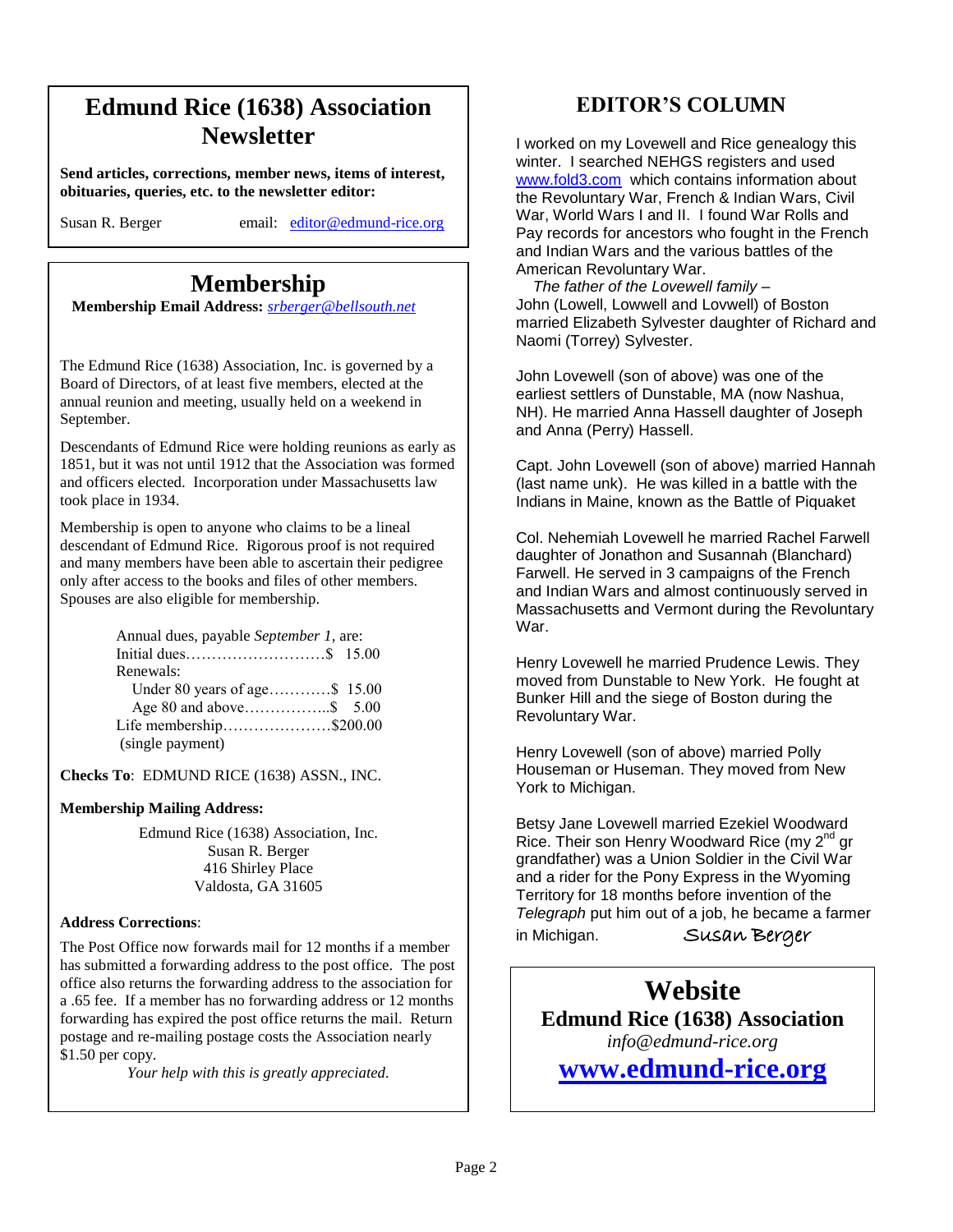# **2012 -2013 Officers**

**President, John F. Chandler** 183 Prospect Hill Rd., Harvard, MA 01451 *[john.chandler@alum.mit.edu](mailto:john.chandler@alum.mit.edu)* 

**Vice President, George L. Rice** 940 Old Post Rd., Cotuit, MA 02635 *(508) 428-3243* [grice99@hotmail.com](mailto:grice99@hotmail.com)

**Treasurer, Michael A. Rice** 201 Old Post Road, Wakefield, RI 02879 [rice@uri.edu](mailto:rice@uri.edu)

**Recording Secretary**, **VACANT**

**Historian, George W. King** 264 Nottingham Road Williamsburg, VA 23185-5012 [gking5@cox.net](mailto:gking5@cox.net)

**Membership, Susan R. Berger** 416 Shirley Place, Valdosta, GA 31605 229-249-8828 *[srberger@bellsouth.net](mailto:srberger@bellsouth.net)*

**Book Custodian, Michael A. Rice** 201 Old Post Road, Wakefield, RI 02879 [rice@uri.edu](mailto:rice@uri.edu)

**DNA Project, Robert V. Rice** 12A Woodview Drive, Falmouth, MA 02540 (508) 548-4960 *[rvrbarre@verizon.net](mailto:rvrbarre@verizon.net)*

**2012 - 2013 Directors**

**Susan R. Berger, Newsletter Editor** 416 Shirley Place, Valdosta, GA 31605 [editor@edmund-rice.org](mailto:editor@edmund-rice.org)

**Kathleen H. Bond, [vtvacation@msn.com](mailto:vtvacation@msn.com)**

**William H. Drury, [wdrury@alum.mit.edu](mailto:wdrury@alum.mit.edu)**

**Dale C. Gunn[, dcgunn@gmail.com](mailto:dcgunn@gmail.com)**

**Beth McAleer,** [mcaleerb@bc.edu](mailto:mcaleerb@bc.edu)

**Brian C. Rice** [bchar.rice@hotmail.com](mailto:bchar.rice@hotmail.com)

**Timothy L. Sanford**, [timothy.sanford@sympatico,ca](mailto:timothy.sanford@sympatico,ca)

**Daphne T. Stevens,**  [daphnetstevens4@yahoo.com](mailto:daphnetstevens4@yahoo.com)

Wendolin E. Wesen, **crwesen@aol.com** 

**Ruth M. Brown***, DIRECTOR EMERITA*

## **Past Presidents**

| 1960-1963 | Frederick R. Rice      |
|-----------|------------------------|
| 1964-1965 | William H. Hoefler     |
| 1966-1967 | Ray Lowther Ellis      |
| 1968      | Edgar W. Rice          |
| 1969      | Erwin R. McLaughlin    |
| 1970-1973 | Col. Allen F. Rice     |
| 1974      | Margaret E. Allen      |
| 1975      | Charles W. Rice        |
| 1976      | Seaver M. Rice         |
| 1977-1978 | Henry E. Rice, Jr.     |
| 1979-1980 | C. Whiting Rice        |
| 1981-1982 | William H. Drury       |
| 1983      | Patricia P. MacFarland |
| 1984-1985 | Janice R. Parmenter    |
| 1986-1987 | Margaret S. Rice       |
| 1988-1989 | Alex W. Snow           |
| 1990-1993 | John S. Bates          |
| 1994      | Alex W. Snow           |
| 1995-1997 | Frederick H. Rice      |
| 1998-2006 | Dr. Robert V. Rice     |

# **Memorial Gifts**

Consider donating to the Edmund Rice Association in memory of a loved one.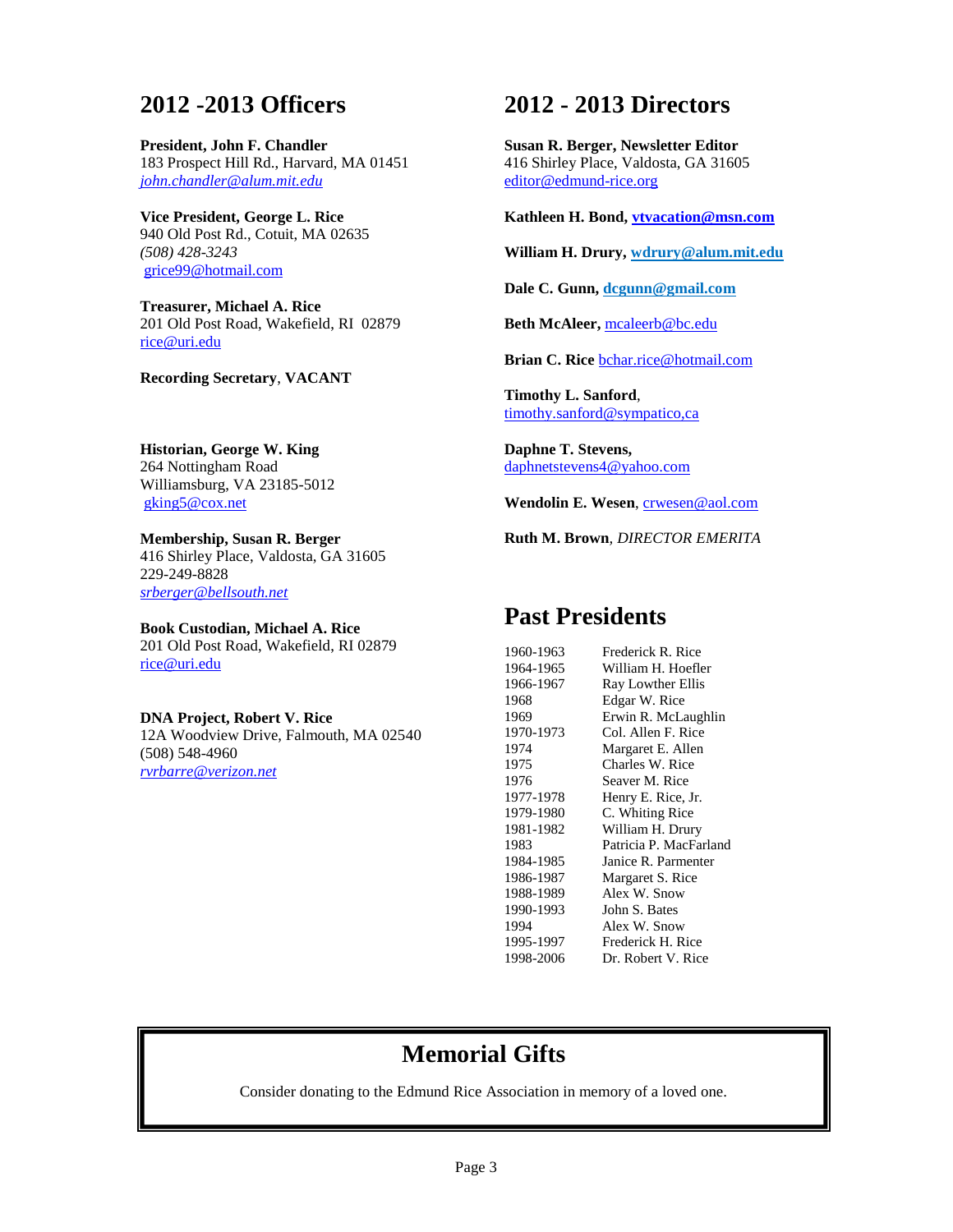# **IN MEMORY**

Philip E Rice passed away January 5, 2013 after a courageous fight with cancer. First diagnosis was January 2011. Our sympathies go out to his wife Elaine D. Rice.

## **LOST MEMBERS**

Debra Brownhill MSgt Nathan Brownhill Col Gary H. Rice Douglas J. Rice

## **NEW MEMBERS**

Keith R Johnston Salem OR; Margaret Gardner Livermore, CA; Nancy R Powling South Newfane, VT Robert A Rice of San Antonio, TX; John S O'Keeffe of Worthington, OH

## **NEW LIFE MEMBERS**

Mark Gottfredson of Colleyville, TX; Alice Bernet of Keene, NH

## **MEMBERS MAKING ADDITIONAL CONTRIBUTIONS**

Marian Wheeler Roger R Rice Penelope Nolte Wallace B King

Creighton Nichols Mary Soliday John O'Keeffe

Donald N Rice LaRain Hudson Robert V Rice Rowena Huber Robert T Rice Keith C Allen Marlea Warren Patricia Blood

Jean Danielson Macy Courtney Doris Ronald Emma 'Lu' Fischer Dorel Kump Joan Schacht Elizabeth Sander Clifford 'Skip' Rice Jr Joan Schacht Nancy Seibert Naomi Hopperstad Maj. Carroll A Rice Jr

# **IN CELEBRATION**

Please join me in wishing the following cousins a Happy Birthday!

## "HAPPY BIRTHDAY TO YOU" – "HAPPY BIRTHDAY DEAR COUSINS" WE HOPE YOU HAVE MANY MORE

## **APRIL**

Carol Jackson of Arcadia, CA; William F Rice of Forestville, WI; Naomi Hopperstad of Lincoln, NE; Alison McIntyre of Akron, OH; Carol Belcher of Ocala, FL; Patricia Unruh of Sedgewick, KS; Virginia Sloan of Whitney, TX; Joyce Haycock of Falmouth, MA; Penelope Nolte of Montpelier, VT; Douglas MacMillan of Medfield, MA; Warren Rice of Bellingham, WA; Kenneth Casanova of Jamaica Plain, MA; George A Rice of Malverne, NY; William Lawrence of Moraga, CA; Frederick Rice of Lyman, ME; Barbara Fair of Vero Beach, FL; Pamela Wadsworth of Wayland, MA; Robert T Rice of Castro Valley, CA; Mary Soliday of Wooster, OH; Jennifer Farmer of Parkville, MO; Dennis Rice of Richardson, TX; Barbara Lucas of East Sandwich, MA; Marie Negrelli of Essex, CT; Barbara Pagoda of Sand Lake, NY; Mary Harris of San Diego, CA; Charlotte Spinney of Westboro, MA; Charlotte Spinney of Westboro, MA; George L Rice Sr of Cotuit, MA; Jim Griffin of Gresham, OR; Audrey Flanagan of Naples, FL; Anne DiBuono of Hubbardston, MA; Grace V Rice of Brooklyn Center, MN; Mark Gottfredson of Colleyville, TX; Roger Hughes of Normal, IL; Sandra McDonald of Hampton, VA; Jeanette Cossar of Ocala, FL; Pliny Norcross of Southborough, MA; Sarah Rice of East Moriches, NY; Madge Smith of Panama City, FL; Marian Wolfe of Coldwater, MI; Penelope Smith of Sandersonville, GA; Charlotte L'Heureux of Southbridge, MA; John O'Keeffe of Worthington, OH

## **MAY**

Beth McAleer of Brookline, MA; Nora Belfay of Chico, CA; Susanne Loetterle of Berne, NY; Richard Austin of Lake Forest, CA; Robert Perry of Marlborough, MA; Dr. Andrea Engel of Greenwich, CT; Roger Busch of Greenwich, CT; Jeriann Medenblik of Savanna, IL; George Sawin of West Roxbury, MA;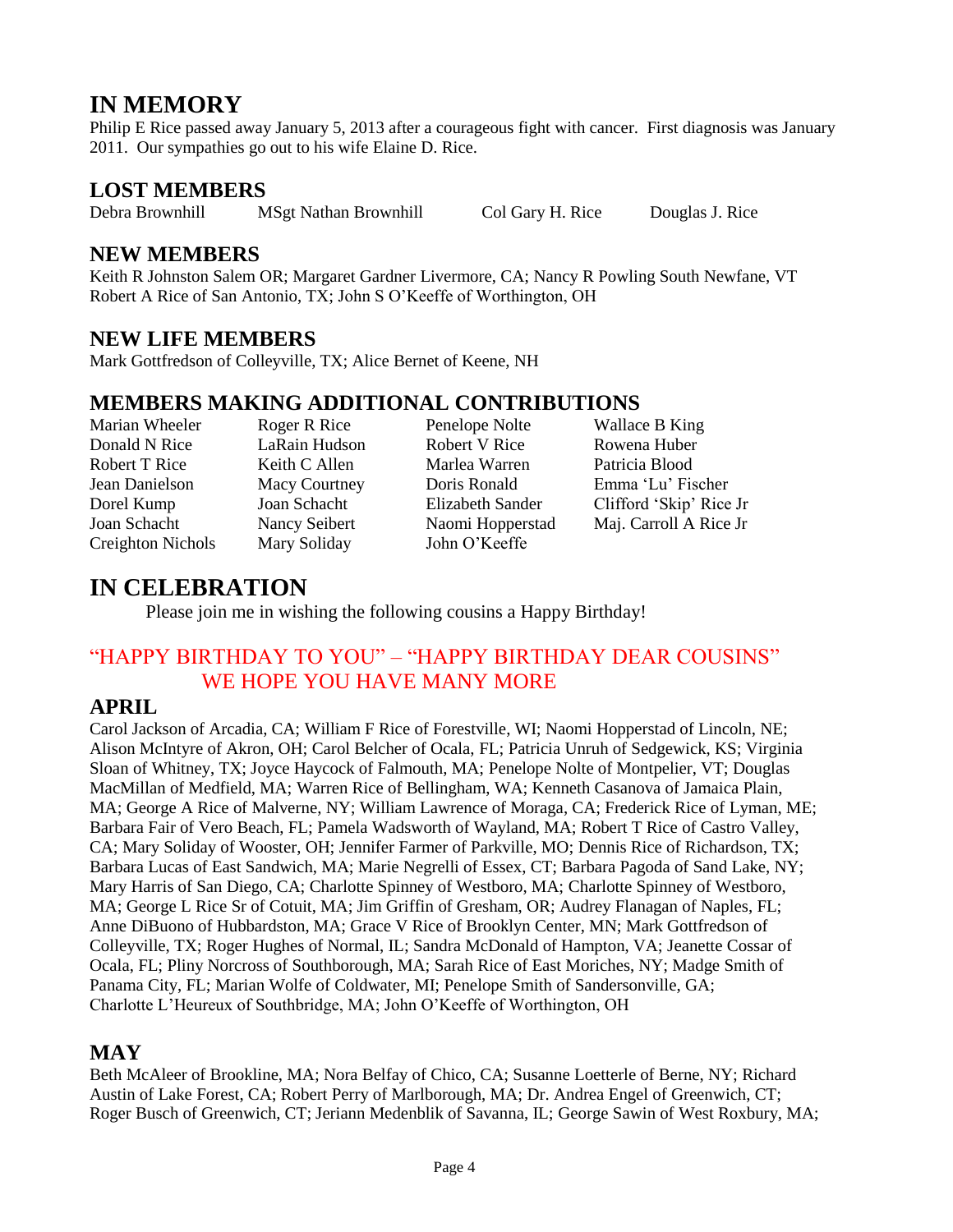Nadeane Pemberton of Boise, ID; Charlotte Kensil of Milford, MA; Marian Wheeler of Concord, MA; Albert Watts of Camarillo, CA; Arthur Young Jr of Delmar, NY; Celia Lewis of Vancouver, BC CANADA; Carolyn Terry of West Linn, OR; Jane Kirk of Nelson, NH; Virginia Ibaugh of Moneta, VA; Neal P Rice of Allston, MA; Alice Bernet of Keene, NH; Maj Carroll Rice Jr of Orangevale, CA; Adele Spidahl of Dent, MN; Jill Cochrane of Marlborough, MA; Helen Johnson of Jackson, TN; Robert H Rice Jr of Oregon City, OR; Charles Bourland Jr of Savannah, GA; Henry Ball of Warrenton, MO; Gwen King of Fair Oaks, TX; Leon S Rice of Southampton MA; Jeri Lyn Smith of St Paul, MN; Edna Woodbury of Manchester, CT; Harold Rice of Lake Corner, BC, CANADA; Patricia Kauffman of Conshohocken, PA

## **JUNE**

Dorothy Rice Miller of Panorama City, CA; Scott Huntsman of Walnut Creek, CA; Kenneth Stadtman of Huntington Beach, CA; Ted Rice of Oakdale, MN; Nancy Page of Madisonville, TX; Lana Davis of Crossville, TN; Doris Ronald of Taunton, MA; Diane Rice Young of Palm Bay, FL; William Weirick of Monroe, LA; Carolyn Heydinger of Mansfield, OH; Patricia Rice of Belchertown, MA; Warren Forsythe of Ellensburg, WA; Charles Doty of Dunstable, MA; Robert Cave-Browne-Cave of Langley BC, CANADA; Gail McArthur of Aldergrove BC CANADA; Cynthia Johnston of Cleveland, GA; Diana Hamilton of Duxbury, MA; Ruth Brown of Sudbury, MA; Johnathon Normand of Somers, CT; Louise Rice Trudeau of Chester, MA; Rebecca Flanagan of Ashburnham, MA; William Drury of Chelmsford, MA; Doug Schueths of Lincoln, NE, Douglas Vickery of Framingham, MA; Michael Tidd of Riverside, CA; Frederick Wichman of Hanalei, MI; Rosemary Bailey of Allen, MI; Robert Goodnow of Tacoma, WA; Phoebe Glaze of N Hollywood, CA; June Perry of Victoria, BC, CANADA; Shirley Fritsche of Oakland, TN; Barbara Kennedy of Junction City, KS; Mary Swanson of Freemont, NE; Harriet Wood of Madison, CT; Joan Franklin of New York, NY; Robert Jones of Hackettstown, NJ; and Reginald Rice of Menlo Park, CA

# **The ERA Database**

Our computer database has been and will continue to be essential for DNA studies for Edmund Rice descendants and the descendants of other early Sudbury families. We need your continuing support. If you have not submitted your family line to us, why wait any longer? Have Questions? Contact our Historian at: *[gking5 @ cox.net](mailto:gking5@cox.net)*

# **Nine-Generation Rice Database Available on CD**

Your Board of Directors (BoD) agreed that we would offer the nine-generation report and database to our members (only). The BoD approved a charge of \$10 plus \$5 shipping and handling for a CD-ROM containing both documents.

Order by sending a request for the CD-ROM with a check or money order for \$15 dollars to:

#### **Michael A. Rice 201 Old Post Rd Wakefield, RI 02879-3908**

The BoD placed three caveats on the distribution of these documents:

- 1) The information is copyrighted by the Edmund Rice (1638) Association and is restricted to the personal use of association members.
- 2) The CDs will be available only to Association members who agree to its terms of use.
- 3) The Association master database is an ongoing effort through September 2012. If you find any documentable errors, please let us know!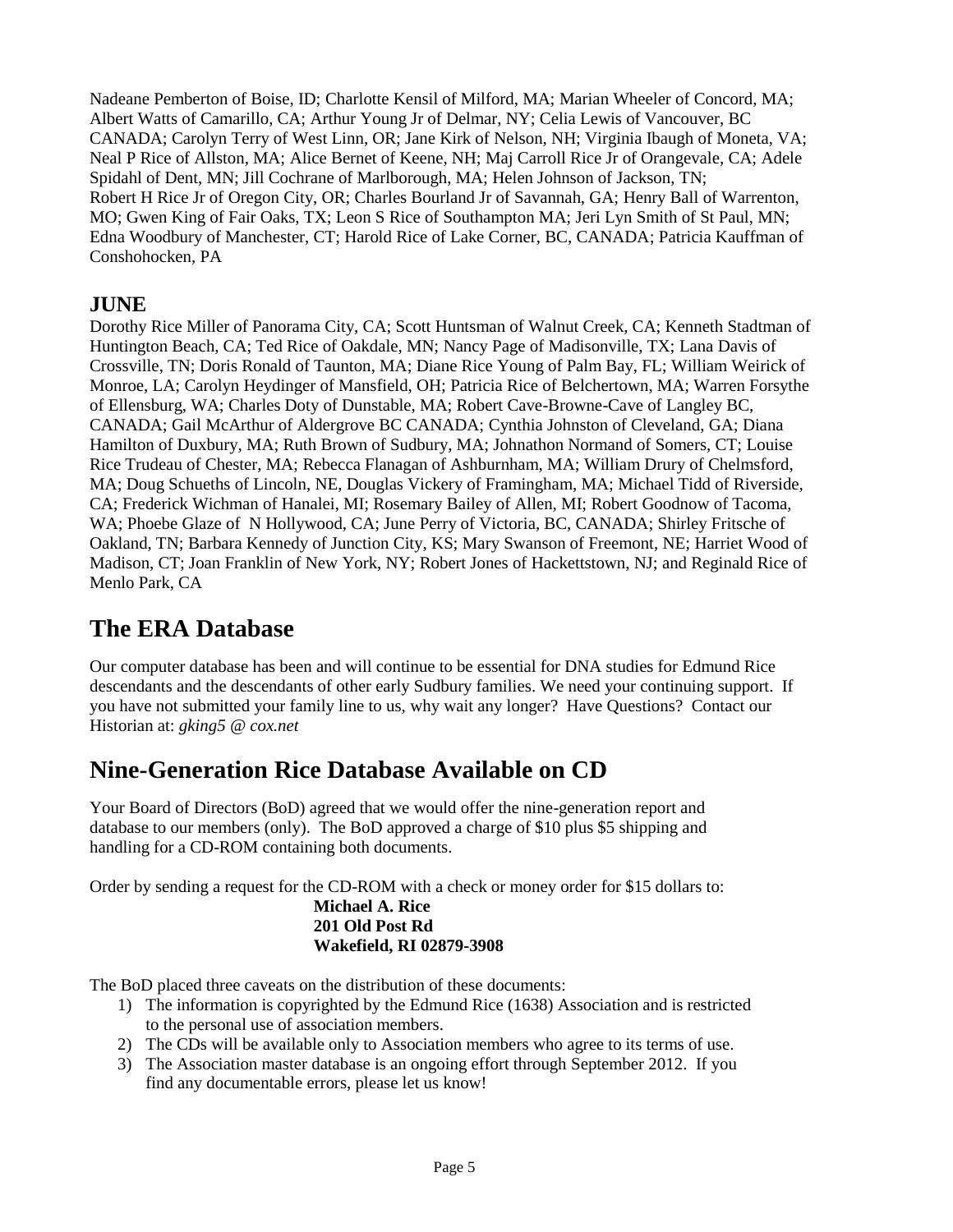#### **EAGLE SCOUT CEREMONY** March 30, 2013

East Moriches, NY

The Edmund Rice (1638) Association is proud to recognize the achievement of new member Robert Willemsen Rice in attaining the rank of Eagle Scout through a combination of dedication, hard work, and community service, carrying on the tradition laid down by our  $17<sup>th</sup>$  century ancestor Edmund Rice, who helped to found and govern two communities in the early days of the Massachusetts Bay Colony and also served as a deacon in the church. Edmund's life can be summed up in two words: "solid citizen" and Robert is setting out on the same path. He has displayed qualities of dedication in mastering the trombone, leadership in being president of the pep band at Westhampton Beach High School and in Scouting activities, service in building picnic tables and benches for Christ Lutheran Church, and, of course, perseverance in earning 64 merit badges as a Scout. In continuing pursuit of musical excellence, Robert hopes to study at the Crane School of Music at SUNY Potsdam, and he looks forward to a career in music education.

The Edmund Rice (1638) Association is glad to have Robert as a member, as Troop 29 no doubt is. We extend our heartiest congratulations for this great accomplishment and our best wishes for the road ahead.

John F. Chandler President, Edmund Rice (1638) Association



Robert Willemsen Rice with his father Robert McKinnon Rice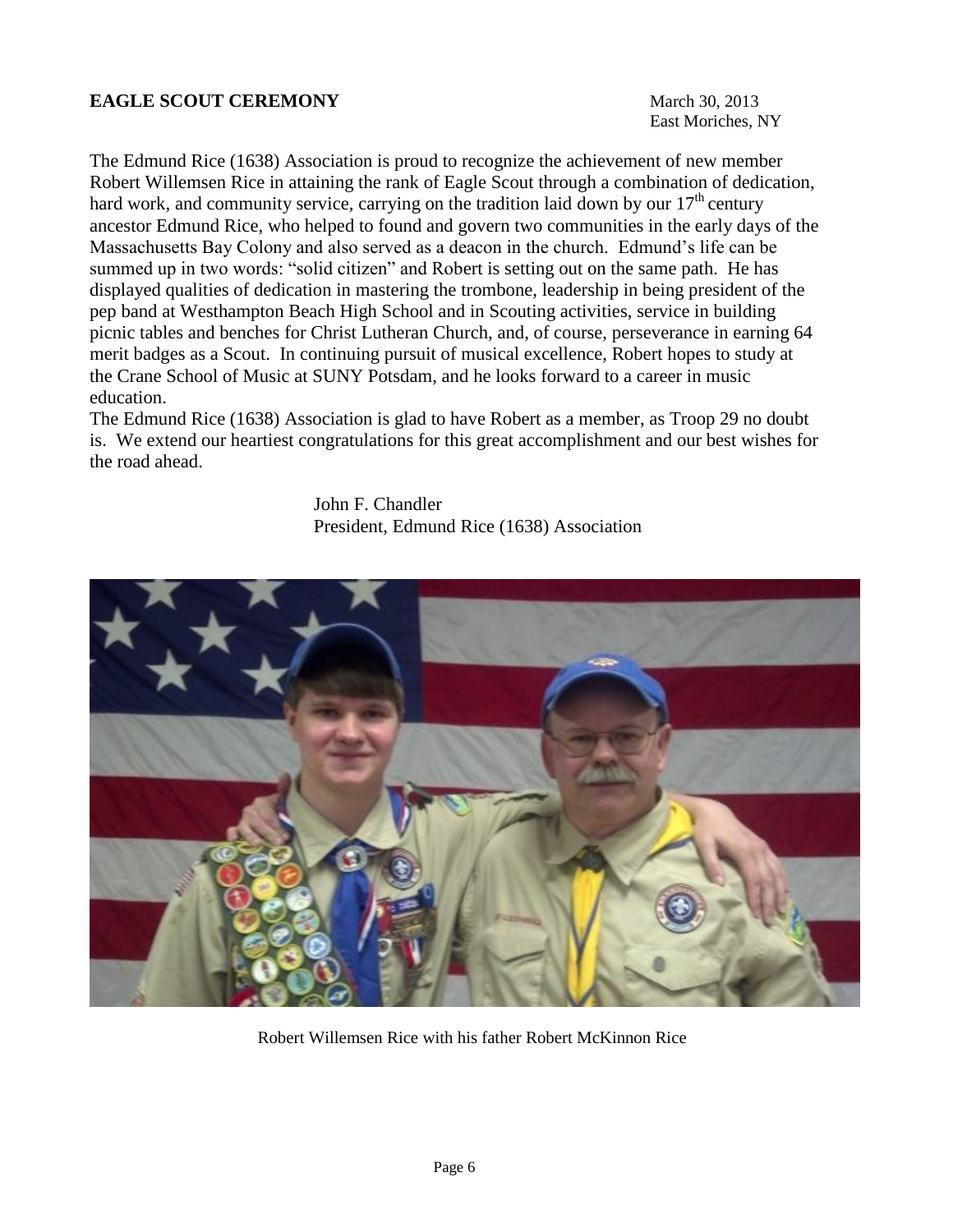## **Haplogroup data and Edmund Rice's non-Welsh Ancestry**

#### *By Michael A. Rice*

For several years, the Edmund Rice (1638) Association has been testing male individuals known to be descendants of Edmund Rice. Of the 111 Y-chromosome markers (Y-STR) that have been tested, a few of the loci can be used in studies of population genetics to define categories known as haplogroups. Since haplogroups are distributed broadly on continental scales and date back to prehistoric times, these categories are not *directly* useful for genealogy. However, Edmund's deep ancestry by way of his direct male-line haplogroup may be useful in confirming his origins in southeastern England, and in dispelling errant notions of his supposed royal Welsh ancestry. *Table 1* shows the reconstructed haplotype of Edmund Rice showing 110 Y-STR markers from the ERA genetics database.

| <b>Y-STR</b>    | <b>Allele</b> | <b>Y-STR</b>   | <b>Allele</b> | <b>Y-STR</b>   | <b>Allele</b> | <b>Y-STR</b>   | <b>Allele</b> | <b>Y-STR</b>   | <b>Allele</b> | <b>Y-STR</b>    | <b>Allele</b> |
|-----------------|---------------|----------------|---------------|----------------|---------------|----------------|---------------|----------------|---------------|-----------------|---------------|
| <b>DYS19</b>    | 14            | <b>DYS385a</b> | 14            | <b>DYS385b</b> | 14            | <b>DYS388</b>  | 14            | <b>DYS389i</b> | 12            | <b>DYS389ii</b> | 28            |
| <b>DYS390</b>   | 23            | <b>DYS391</b>  | 10            | <b>DYS392</b>  | 11            | <b>DYS393</b>  | 13            | <b>DYF395a</b> | 15            | <b>DYF395b</b>  | 15            |
| <b>DYF406s1</b> | 9             | <b>DYS413a</b> | 25            | <b>DYS413b</b> | 25            | <b>DYS425</b>  | 12            | <b>DYS426</b>  | 11            | <b>DYS434</b>   | 9             |
| <b>DYS435</b>   | 11            | <b>DYS436</b>  | 12            | <b>DYS437</b>  | 16            | <b>DYS438</b>  | 10            | <b>DYS439</b>  | 11            | <b>DYS441</b>   | 16            |
| <b>DYS442</b>   | 12            | <b>DYS444</b>  | 13            | <b>DYS445</b>  | 11            | <b>DYS446</b>  | 13            | <b>DYS447</b>  | 23            | <b>DYS448</b>   | 18            |
| <b>DYS449</b>   | 28            | <b>DYS450</b>  | 8             | <b>DYS452</b>  | 31            | <b>DYS454</b>  | 11            | <b>DYS455</b>  | 8             | <b>DYS456</b>   | 14            |
| <b>DYS459a</b>  | 8             | <b>DYS459b</b> | 9             | <b>DYS460</b>  | 10            | <b>DYS461</b>  | 12            | <b>DYS462</b>  | 13            | <b>DYS463</b>   | 21            |
| <b>DYS458</b>   | 15            | DYS464a        | 12            | <b>DYS464b</b> | 14            | <b>DYS464c</b> | 15            | <b>DYS464d</b> | 16            | <b>DYS472</b>   | $\bf 8$       |
| <b>DYS481</b>   | 25            | <b>DYS485</b>  | 12            | <b>DYS487</b>  | 12            | <b>DYS490</b>  | 12            | <b>DYS492</b>  | 12            | <b>DYS494</b>   | 9             |
| <b>DYS495</b>   | 17            | <b>DYS497</b>  | 14            | <b>DYS504</b>  | 16            | <b>DYS505</b>  | 11            | <b>DYS510</b>  | 18            | <b>DYS511</b>   | 10            |
| <b>DYS513</b>   | 13            | <b>DYS520</b>  | 20            | <b>DYS522</b>  | 10            | <b>DYS525</b>  | 10            | <b>DYS531</b>  | 11            | <b>DYS532</b>   | 11            |
| <b>DYS533</b>   | 11            | <b>DYS534</b>  | 15            | <b>DYS537</b>  | 11            | <b>DYS540</b>  | 12            | <b>DYS549</b>  | 12            | <b>DYS552</b>   | 25            |
| <b>DYS556</b>   | 12            | <b>DYS557</b>  | 15            | <b>DYS561</b>  | 15            | <b>DYS565</b>  | 11            | <b>DYS568</b>  | 11            | <b>DYS570</b>   | 20            |
| <b>DYS572</b>   | 11            | <b>DYS575</b>  | 10            | <b>DYS576</b>  | 17            | <b>DYS578</b>  | 8             | <b>DYS587</b>  | 18            | <b>DYS589</b>   | 13            |
| <b>DYS590</b>   | 8             | <b>DYS593</b>  | 15            | <b>DYS594</b>  | 10            | <b>DYS607</b>  | 14            | <b>DYS617</b>  | 13            | <b>DYS632</b>   | $\bf 8$       |
| <b>DYS636</b>   | 11            | <b>DYS638</b>  | 12            | <b>DYS640</b>  | 11            | <b>DYS641</b>  | 10            | <b>DYS643</b>  | 13            | <b>DYS650</b>   | 19            |
| <b>DYS635</b>   | 23            | <b>DYS710</b>  | 31            | <b>DYS714</b>  | 24            | <b>DYS715</b>  | 24            | <b>DYS716</b>  | 27            | <b>DYS717</b>   | 19            |
| <b>DYS726</b>   | 12            | <b>CDYa</b>    | 38            | <b>CDYb</b>    | 39            | Y-GATA-A10     | 15            | Y-GATA-H4      | 11            | Y-GGAAT-1B07    | 11            |
| YCA-IIa         | 19            | YCA-IIb        | 21            |                |               |                |               |                |               |                 |               |

 **Table 1. - Edmund Rice (ca1594 - 1663) reconstructed Y-STR haplotype (1)**

Data show that Y-chromosome markers (Y-STR) from known descendants of Edmund Rice are consistent with Haplogroup I-M253 (formerly known as  $11)^{(2)}$ ) (with characteristic markers of  $DYS455 = 8$ ;  $YCA-IIa= 19$ , and  $YCA-IIb=21$ <sup>[\(3\)](http://en.wikipedia.org/w/index.php?title=Edmund_Rice_(1638)&oldid=524743462#cite_note-69)</sup> with most likely Norse/Scandinavian origin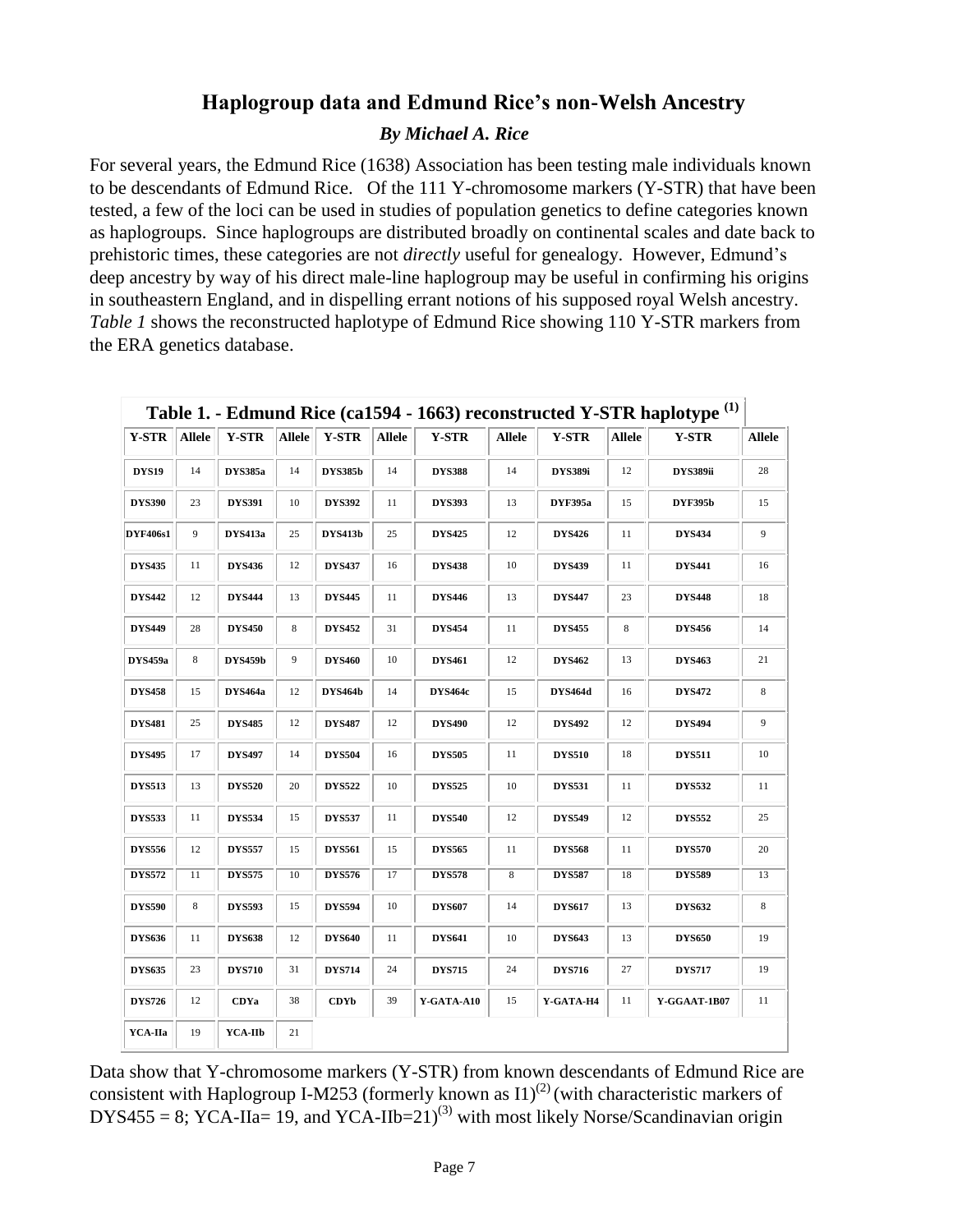indicated by the I1a2 (or L2) subclade (with characteristic markers  $DYSS90=23$ ;  $DYSS11 = 10$ ; DYS462 = 13),<sup>(4)</sup> or lesser likely [Anglo-Saxon](http://en.wikipedia.org/wiki/Anglo-Saxon) deep ancestry origin (DYS456=14).<sup>[\(5\)](http://en.wikipedia.org/w/index.php?title=Edmund_Rice_(1638)&oldid=524743462#cite_note-70)</sup> Figure 1 shows the modern geographic distribution of males in Y-chromosome haplogroup I-M253 (I1) with geographic maxima in Scandinavia, Northern Germany and Southeastern England.



*Figure 1. The distribution of haplogroup I and some of its subgroups throughout Europe. Of note is the subgroup I-M253 (formerly known as I1) with maximum frequencies in Scandinavia and Northern Germany and with maximum frequency in the British Isles in East Anglia in southwestern England. Source of map is the Wikimedia Commons.*

[Several other Rice Family lines in the ERA genetic database are more consistent with haplogroup](http://en.wikipedia.org/wiki/Haplogroup_R1b_(Y-DNA))  [R-L21 \(R1b](http://en.wikipedia.org/wiki/Haplogroup_R1b_(Y-DNA))) that would be more characteristic of [Welsh,](http://en.wikipedia.org/wiki/Welsh_people) [Briton,](http://en.wikipedia.org/wiki/Britons_(historical)) or [Irish](http://en.wikipedia.org/wiki/Irish_people) Celtic peoples (e.g. Rice Group 5: Rices of Virginia DYS438=12; DYS426=12; DYS388=12; DTS439=12;  $DYS425=12$ .<sup>(6)</sup> It would be expected that Edmund Rice would be much more likely to be in haplogroup R-L21 (R1b) if he were in fact descended from the ap Rhys Welsh royal family, which according to the 1911 speculations of Charles Elmer Rice included Gruffydd ap Rhys who lived in southern Wales during the  $12<sup>th</sup>$  Century and his known (by way of royal peerage records) descendant William Rice of Buckinghamshire in the  $16<sup>th</sup>$  Century.<sup>(7)</sup> Edmund was apparently not Welsh; William Rice was Welsh; hence, Edmund was not related.

The haplogroup I-M253 (I1) of Edmund Rice is consistent with his presumed origins in [East](http://en.wikipedia.org/wiki/East_Anglia)  [Anglia,](http://en.wikipedia.org/wiki/East_Anglia) because this haplogroup is frequently found among residents in that region of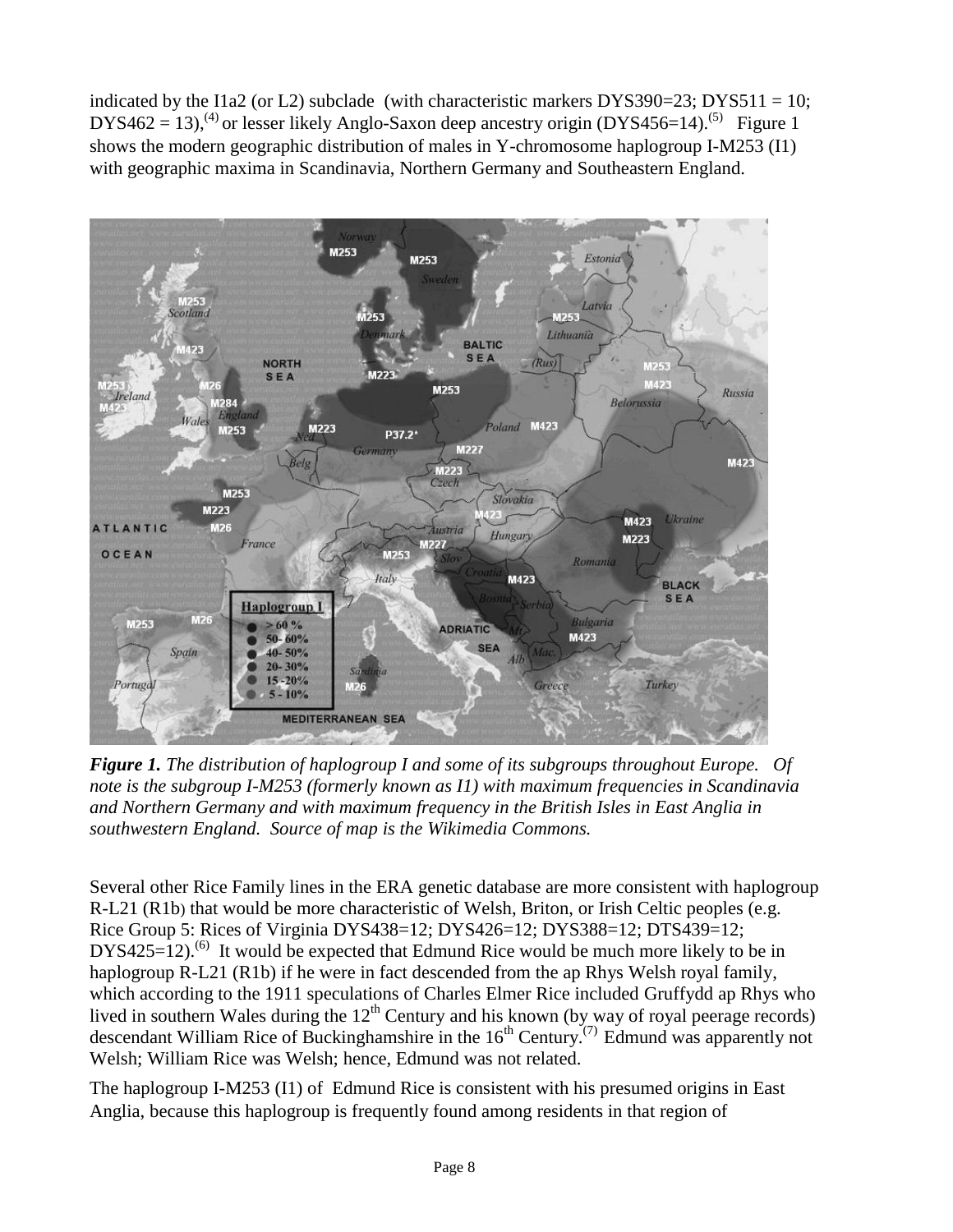England.<sup>(8)(9)</sup> Figure 3 shows the relative frequencies of the four major haplogroups of England and their distribution on an East-West transect from East Anglia to northern Wales. Although haplogroup R-L21 (R1b) is found in relatively high frequency throughout the transect, the frequency of Edmund's haplogroup I becomes exceedingly rare in Wales. The maximum frequency of haplogroup I is in East Anglia, and there is historic and archaeological evidence of considerable Scandinavian colonization of the East Anglia region.<sup>[\(10\)](http://en.wikipedia.org/w/index.php?title=Edmund_Rice_(1638)&oldid=524743462#cite_note-73)</sup>



*Figure 2. The distribution of major haplogroups in England and Wales. The relative frequency of haplogroup I decreases along a westward gradient toward Wales. Data collection was in rural areas and only from residents with long-ancestral roots in their community. Source of the map is Wikimedia Commons with source data in:* Weale, M.E., D.A. Weiss, R. F. Jager, N. Bradman and M. G. Thomas. (2002). Y-chromosome evidence for Anglo-Saxon mass migration. *Molecular Biology and Evolution* **19:**1008-1021

#### *Haplogroup Notes:*

- (1) Note: *Calculation of relative proximity of kinship among individual males depends on the number of Y-STR markers that are analyzed and the relative mutation rates of the markers (i.e. number of random mutations per generation calculated by comparing differences in Y-STR markers from many individuals who have undertaken paternity testing and calculating relative rates of mutations on markers of most interest to genealogical studies.* See: Chandler, John F. (2006). Estimating Per-Locus Mutation Rates. *Journal of Genetic Genealogy* 2:27-33
- *(2)* Note: *It should be noted that new genetic markers are being discovered frequently. It is for this reason the nomenclature of haplogroups is rapidly evolving to reflect the new discoveries. The technique of identifying single mutations in a DNA sequence (SNPs) is a powerful tool in refining our knowledge about subgroups within the major haplogroups, and these discoveries are driving the rapid changes in haplogroup nomenclature. For instance Edmund's haplogroup formerly known as known as I1 is now known by some sources as I-M253 after the discovery of the M-253 SNP marker that now defines the subgroup.*
- (3) Vizachero, Vincent. (2006). Allele Frequency among I1a Samples. [\(http://www.vizachero.com/I1aFreqTable.pdf\)](http://www.vizachero.com/I1aFreqTable.pdf)
- (4) Haplogroup I1 and its subclades [\(http://www.eupedia.com/europe/Haplogroup\\_I1\\_Y-DNA.shtml\)](http://www.eupedia.com/europe/Haplogroup_I1_Y-DNA.shtml)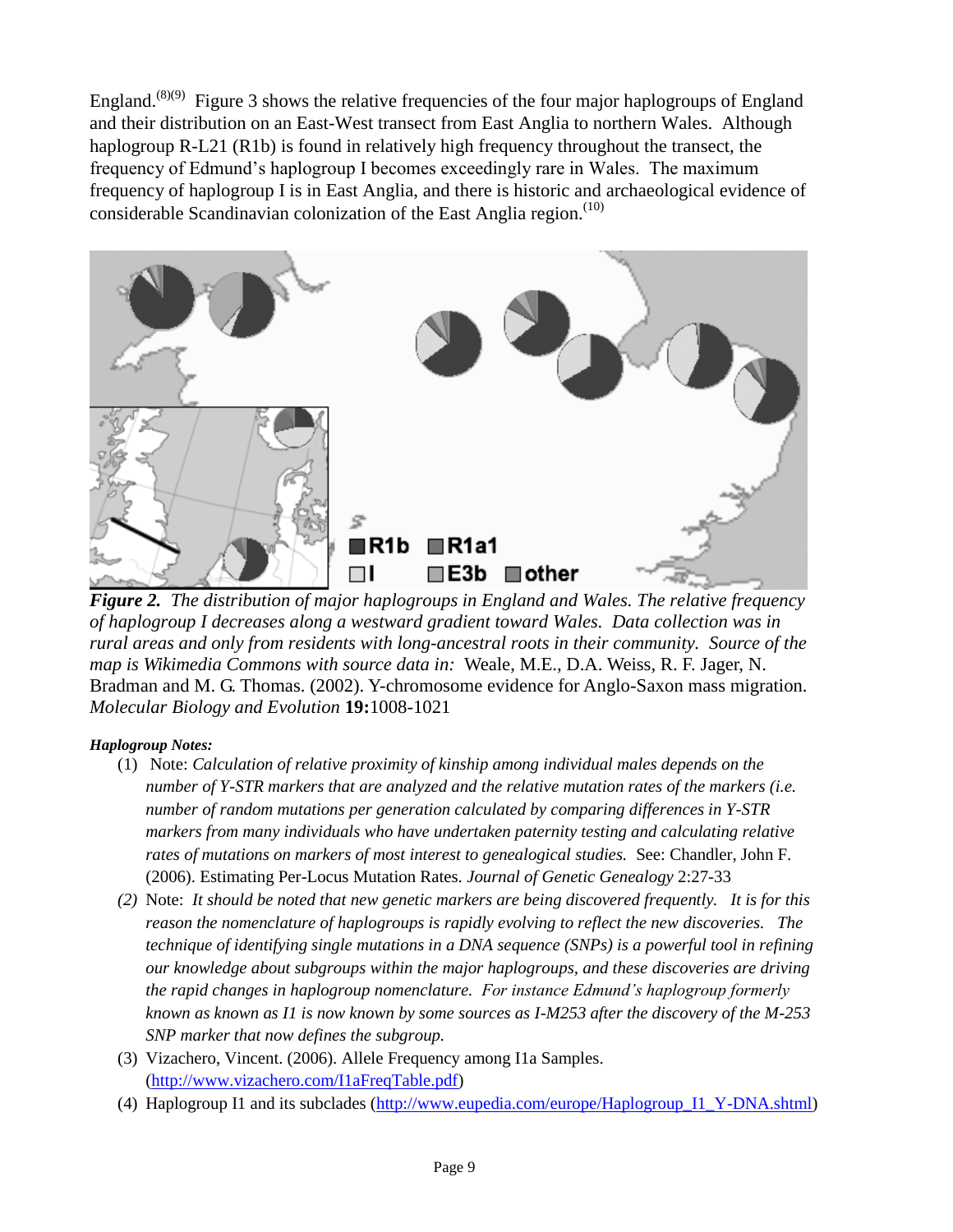- (5) Y-DNA Haplogroup I1 haplotree, based on Kenneth Nordtvedt's clusters [\(http://dgmweb.net/DNA/General/SNPmatrix-HgI1.html\)](http://dgmweb.net/DNA/General/SNPmatrix-HgI1.html)
- (6) Campbell, Kevin D. (2007). Geographic patterns of haplogroup R1b in the British Isles. *Journal of Genetic Genealogy* 3:1-13.
- (7) Rice, Charles E. (1911). *By the Name of Rice: An Historical Sketch of Deacon Edmund Rice the Pilgrim 1594-1663 and His Descendants to the Fourth Generation.* Williams Printing, Alliance Ohio. 84pp.
- (8) Weale, Michael E., Deborah A. Weiss, Rolf F. Jager, Neil Bradman, and Mark G. Thomas (2002). Y-Chromosome evidence for Anglo-Saxon mass migration. *Molecular Biology and Evolution* 19:1008-1021.
- (9) Capelli, Christian, Nicola Redhead, Julia K. Abernethy, Fiona Gratrix, James F. Wilson, Torolf Moen, Tor Hervig, Martin Richards, Michael P.H. Stumpf, Peter A. Underhill, Paul Bradshaw, Alom Shaha, Mark G. Thomas, Neal Bradman, and David B. Goldstein (2003). A Y-Chromosome census of the British Isles. *Current Biology* 13:979-984.
- (10) Rogerson, Andrew (1998). Vikings and the new East Anglian towns. *British Archaeology* Issue 35, June 1998. Simon Denison (ed.). ISSN 1357-4442.

# **MEET THE ANCESTORS:**

# **More about the Children of Edmund Rice**

In this issue, we resume a series of articles begun in 2007, each one giving a report of the family of one of the children of Edmund Rice, based on the association database. This material is approximately the same as the on-line descendancy report on our web site edmund-rice.org, but we present it here for the convenience of members who prefer to see it on paper. For brevity, we omit here the source citations (which are, of course, a very important part of the database, but which greatly increase the bulk of the text). If you need the citations, they can be found on-line or on the 9-generation report on CD which is available for purchase by our members. Needless to say, we are always seeking additions and corrections to this information. If you have comments on the following report, please get in touch with our Historian, George King.

## **Family of Samuel Rice, son of Edmund Rice**

1. Samuel Rice was baptized on 12 Nov 1634 at Berkhamstead, Hertfordshire, England. He married Elizabeth King, daughter of Thomas King and Anne Collins, on 8 Nov 1655 at Sudbury, MA. He married Mary Dix, daughter of Edward Dix and Jane (--?--), in Sep 1668 at Sudbury, MA; (not found in the published records). He married Sarah White, daughter of John White and Joane West, on 13 Dec 1676 at Concord, MA. He died on 25 Feb 1684/85 at Marlborough, MA; (literally 1684). The estate was probated on 7 Apr 1685 at Middlesex County, MA.

 Samuel Rice's second wife is entered in the Marlborough VR as having died 18 June 1678. Therefore, either that death date or this marriage date is undoubtedly wrong. Your authors believe the marriage date to be correct. The births of all three children of Samuel and Mary Rice are also entered in the Marlborough vital records under Samuel and his first wife Elizabeth. He and Elizabeth King resided circa 1661 at Marlborough, MA. In testimony of court files at Cambridge, MA on 2 May 1666, Samuel Rice stated that he was 32 years old. He left a will on 10 Feb 1684 at Marlborough, MA, mentioning wife Sarah; sons Joshua and Edmund; daughters Elizabeth Haynes, Hannah Hubbard, and Esther Hubbard; 'my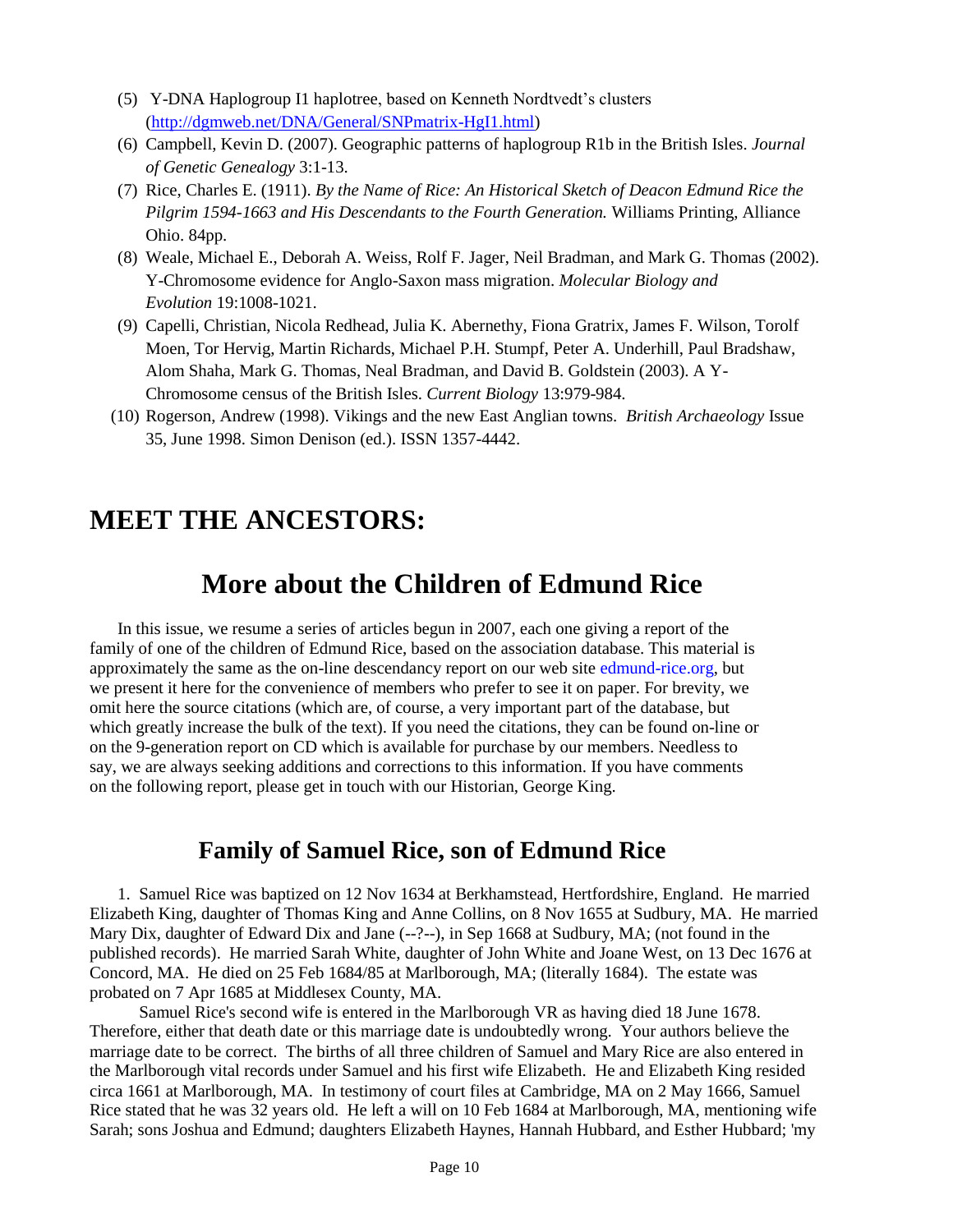son Samuel Rice, whom I have given to brother and sister King for their own'; sons Edward and Joseph; and two daughters Mary and Abigail Rice, under 18. Brothers Edward and Joseph Rice were named overseers. Inventory £349.2.6

 Elizabeth King died at Marlborough, MA; Ward says that she died at Sudbury. She was buried on 30 Oct 1667 at Marlborough, MA.

Children of Samuel Rice and Elizabeth King were as follows:

i. Elizabeth was born on 26 Oct 1656 at Sudbury, MA. She married Peter Haynes, son of John Haynes and Dorothy Noyes, on 2 Jan 1677 at Sudbury, MA. She died on 22 Dec 1727 at Sudbury, MA.

 She and Peter Haynes resided in 1677 at Sudbury, MA. Peter Haynes was born on 7 Apr 1654 at Sudbury, MA. He died on 6 Jan 1748 at Sudbury, MA; (torn vital records entry) under the name Hayns.

ii. Hannah was born in 1658 at Sudbury, MA, (not found in the published records). She married Jonathan Hubbard, son of John Hubbard and Mary Merriam, on 15 Mar 1681/82 at Concord, MA; (literally 15.1.81). She died on 9 Apr 1747 at Concord, MA; aged 88y, under the name Hubburd.

She and Jonathan Hubbard resided in 1681 at Concord, MA.

 Jonathan Hubbard was born on 3 Jan 1658/59 at Wethersfield, CT, (literally 1658). He died on 17 Jul 1728 at Concord, MA; aged 69y. He was buried at Hill Cemetery, Concord, MA. He settled on a farm given him by his uncle, Robert Merriam of Concord.

iii. Joshua; mistakenly called Joseph by Supplement 1 was born on 19 Apr 1661 at Marlborough, MA, born at Sudbury per Ward. He married Mary Sawyer, daughter of Thomas Sawyer and Sarah Fairbanks, circa 1690. He died on 23 Jun 1734 at Marlborough, MA; aged 73y.

 He and Mary Sawyer resided at Marlborough, MA. He was a proprietor of Worcester, and had 30 acres granted to him there in 1718, at which time he resided there. There was some delay in setting the estate of Joshua Rice as appears in the probate papers at Cambridge. Administration was granted to his son Andrew Rice 25 May 1741, "The widow and eldest son refusing to serve." On the 29th of May, 1741, "at the desire of the guardians of children of Zephaniah Rice, deceased, the remaining children were cited to court." Estate settled 4 April 1743. The settlement mentions widow, unnamed; sons Samuel of Worcester, and Andrew; daughter Sarah; and granddaughters Mary, wife of Jacob Hemenway, and Anna, wife of Reuben Miles.

 Mary Sawyer was born on 30 Jan 1671/72 at Lancaster, MA, (literally 30.11.71). She died in Dec 1766 at Marlborough, MA; aged 95y, under the name Rice.

iv. Edmund was born in 1663 at Sudbury, MA, (not found in the published records). He married Ruth Parker on 15 Nov 1692 at Roxbury, MA; (not found in the published records). He married Hannah Brewer on 23 Jun 1720 at Sudbury, MA; listed as Edmond of Westborough and Hannah of Sudbury. He died circa Sep 1726 at Westborough, MA; (not found in the published records).

 He and Ruth Parker resided after 1692 at Marlborough, MA, in the part that was set off in 1717 as Westborough. He was one of the original members of the church in 1724 at Westborough, MA. He left a will on 10 Aug 1726, proved 12 Sept 1726. The will mentioned wife Hannah, sons Seth ("the eldest now with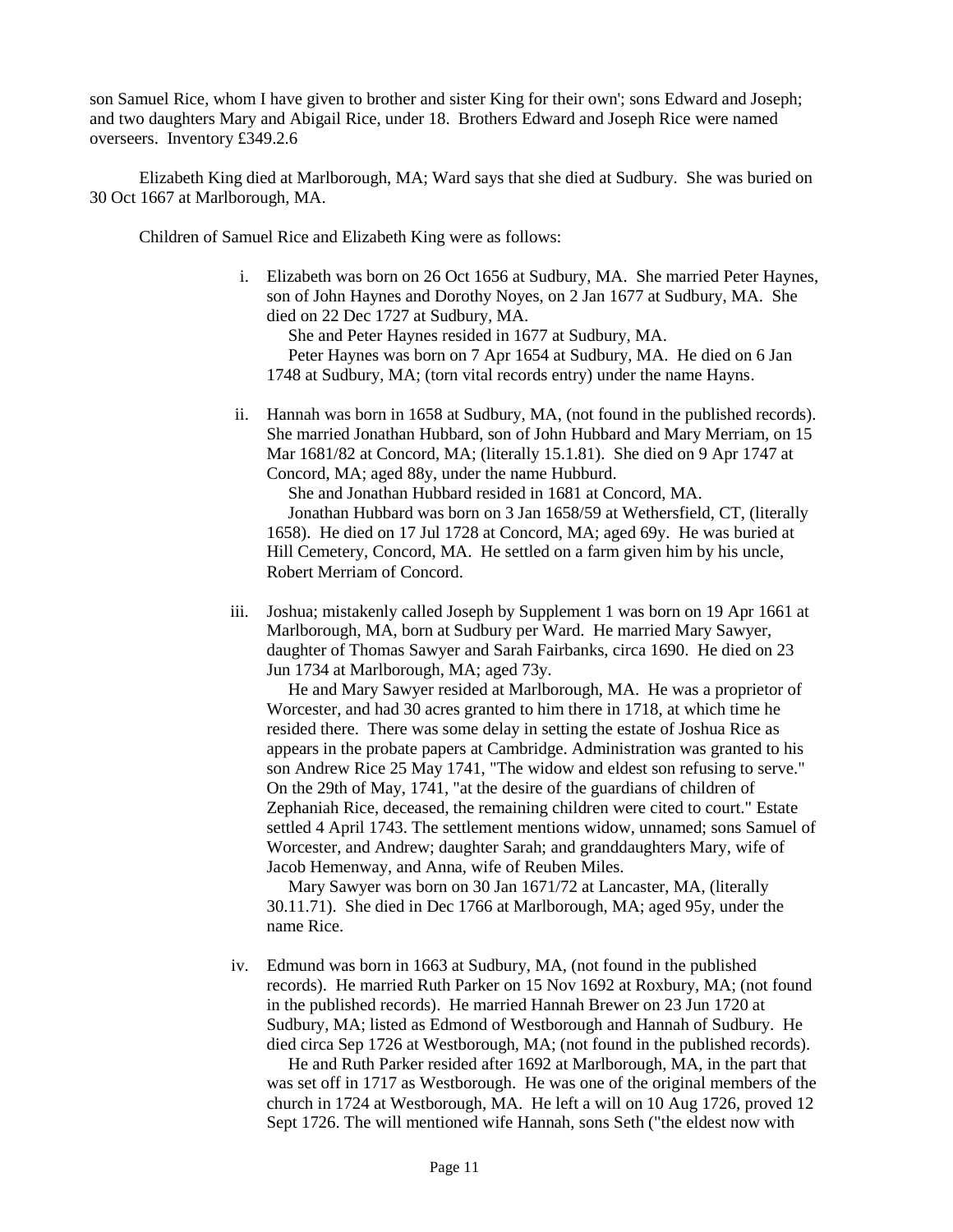me"), Eleazer; and daughters Dinah Brigham, Huldah Wheelock, Thankful Rice, Ruth Rice, and Anna Rice. Joshua Rice and friend Caleb Rice Executors, specific Caleb Rice not identified.

 Ruth Parker was christened on 27 Oct 1672 at Roxbury, MA; (illegible month). She died between 1716 and 1720 at Westborough, MA; (not found in the published records).

 Hannah Brewer was born on 21 Mar 1673 at Sudbury, MA, (your authors note that, if this birth date is correct, or rather one day off, then Hannah is the same as Hannah Brewer WRN 88). She died on 6 Jun 1766 at Northborough, MA. She was also known as Hannah Brown.

v. Esther was born on 18 Sep 1665 at Marlborough, MA. She married Daniel Hubbard, son of John Hubbard and Mary Merriam, on 1 Nov 1683 at Hadley, MA. She died on 11 Feb 1737 at Hadley, MA; aged 67y, under the name Hubbard.

 Daniel Hubbard was born on 9 Mar 1661 at Hadley, MA. He died on 12 Feb 1744 at Hadley, MA.

vi. Samuel Rice King was born on 14 Oct 1667 at Marlborough, MA, under the name Rice. He married Abigail Clapp, daughter of Ezra Clapp and Abigail Pond, on 30 Oct 1693 at Milton, MA; listed as Samuel of Sudbury and Abigail of Milton. He died on 4 Mar 1713 at Sudbury, MA.

 He was adopted when an infant, was given by his father to his "brother and sister King" for their own. His mother had died when he was about two weeks old. He was adopted by Peter King and Sarah (Rice) and known on Sudbury records as "Samuel King, alias Rice" Y-DNA tests in the year 2004 for descendants of Samuel Rice King prove that he was an Edmund Rice descendant.

 Abigail Clapp was born in 1675. She died on 6 Jul 1713 at Sudbury, MA; under the name King.

 Mary Dix was born on 2 May 1639 at Watertown, MA, (literally 3rd month) under the name Dikes. She died on 18 Jun 1675 at Marlborough, MA; under the name Rice, the Rice Genealogical Register indicates Concord as the place of death and the year as 1675. The death, however, is not found in the vital records of Concord. For that matter, the death is not entered in any other town's vital records, but it does appear in the county records with the place as Marlborough and the year as 1678. Unfortunately, a 1678 death would conflict both with Samuel Rice's third marriage in 1676 and the 1678 birth of his son Joseph (both recorded in Concord). Therefore, we must assume that there was either a copying error in the county records or possibly a transcription error in the published Marlborough vital records. She was also known as Dikes.

Children of Samuel Rice and Mary Dix all born at Marlborough, MA, were as follows:

i. Mary was born on 6 Aug 1669, (listed just as the first week of August by the vital records). She married Benjamin Rice, son of Deacon Edward Rice and Agnes Bent, on 15 Nov 1692 at Marlborough, MA. She died on 22 Oct 1736 at Marlborough, MA; aged 65y. She was buried at Old Common Cemetery, Marlborough, MA.

 Note that the marriage specified by WARD is apparently in error and that the Rice Genealogical Register line has the correct line. The Sudbury VR lists the marriage of Benjamin Rice and Mary (Chamberlain) Graves on 1 April 1691. This would be the Benjamin Rice born 1640 at Sudbury. The Marlborough VR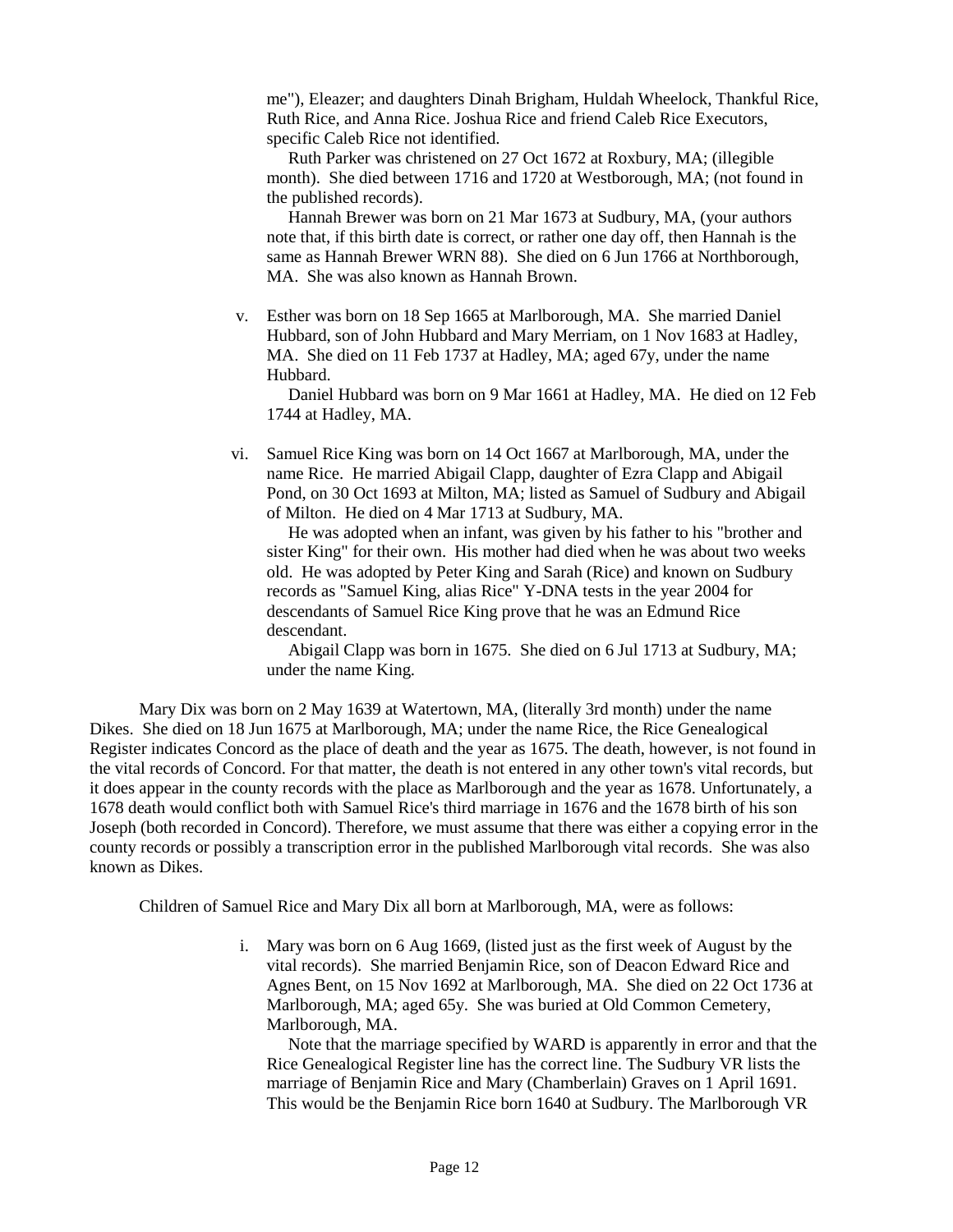lists the marriage of Benjamin Rice and Mary Rice on 15 Nov 1692. This would be the Benjamin Rice born 1666 at Marlborough as shown here.

 Benjamin Rice was born on 22 Dec 1666 at Marlborough, MA. He died on 23 Feb 1748/49 at Marlborough, MA; (literally 1748) aged 82y 2m. The estate was probated on 27 Mar 1749. He was buried at Old Common Cemetery, Marlborough, MA. He left a will on 31 Dec 1744, naming sons Azariah, Zerubabel, and Matthias; daughters Lydia Rice, Elizabeth How, Rachel How, Priscilla Partridge and Damaris Brigham; and grandchild (of son Simon, deceased) Ebenezer. Zerubabel Rice, Executor.

ii. Edward was born on 29 Jun 1672. He married Lydia Fairbanks, daughter of Eliezer Fairbanks and Martha (--?--), on 25 May 1702 at Sherborn, MA. He died on 20 Jul 1741 at Marlborough, MA; (21st per gravestone) aged 68y. He was buried at Spring Hill Cemetery, Marlborough, MA.

 He and Lydia Fairbanks resided at Marlborough, MA. He left a will on 1 Jul 1741, which was proved 5 Dec 1741. The will mentions wife Lydia; son Gideon; daughters Martha Bannister, Lydia Goodenow, Persis Goodenow, Elizabeth How; and grandsons Simeon Heywood (Howard), William Oakes, and Seth Oakes.

 Lydia Fairbanks was born on 8 Mar 1683 at Sherborn, MA, under the name Fairbank. She died on 13 Sep 1755 at Marlborough, MA. She left a will on 26 Oct 1752, proved 1 Dec. 1755. The will mentions daughters Martha Bannister, Persis Goodenow, and Elizabeth How; grandchildren: Lydia Woods, Mary, Zerviah, and Tabitha Goodenow; Ithamar, Levi, and Ebenezer Goodenow; William and Seth Oakes; and Esther Rice. Your authors have not found a birth record for any Lydia Woods who could be the granddaughter mentioned in the will. Indeed, since the only known granddaughter Lydia was Lydia Goodenow, it seems clear that the latter had married a Woods sometime before. At present, the only candidate is Jonathan Woods of Marlborough and possibly later of New Braintree.

iii. Abigail was born on 10 Mar 1673/74, (literally 1673). She died after 1684. Ward lists Palmer Goulding as spouse, but then goes on to explain that the Abigail Rice who married Goulding was a completely different person, the daughter of Timothy Rice of Concord (q.v.). It would appear that Ward initially believed that this Abigail was indeed the bride of Palmer Goulding but then found compelling contrary evidence. Regrettably, Ward does not describe the evidence.

 Sarah White was christened on 9 Apr 1643 at First Church, Salem, MA; (literally 2nd month). She was baptized on 9 Apr 1643 at 1st Church, Salem, MA; (literally 2nd month). She married James Hosmer, son of James Hosmer, on 13 Oct 1658 at Concord, MA. She died in 1711 at Woodstock, CT.

Children of Samuel Rice and Sarah White were:

i. Joseph was born on 16 May 1678 at Concord, MA. He married Mary Townsend on 25 Jun 1701 at Boston, MA.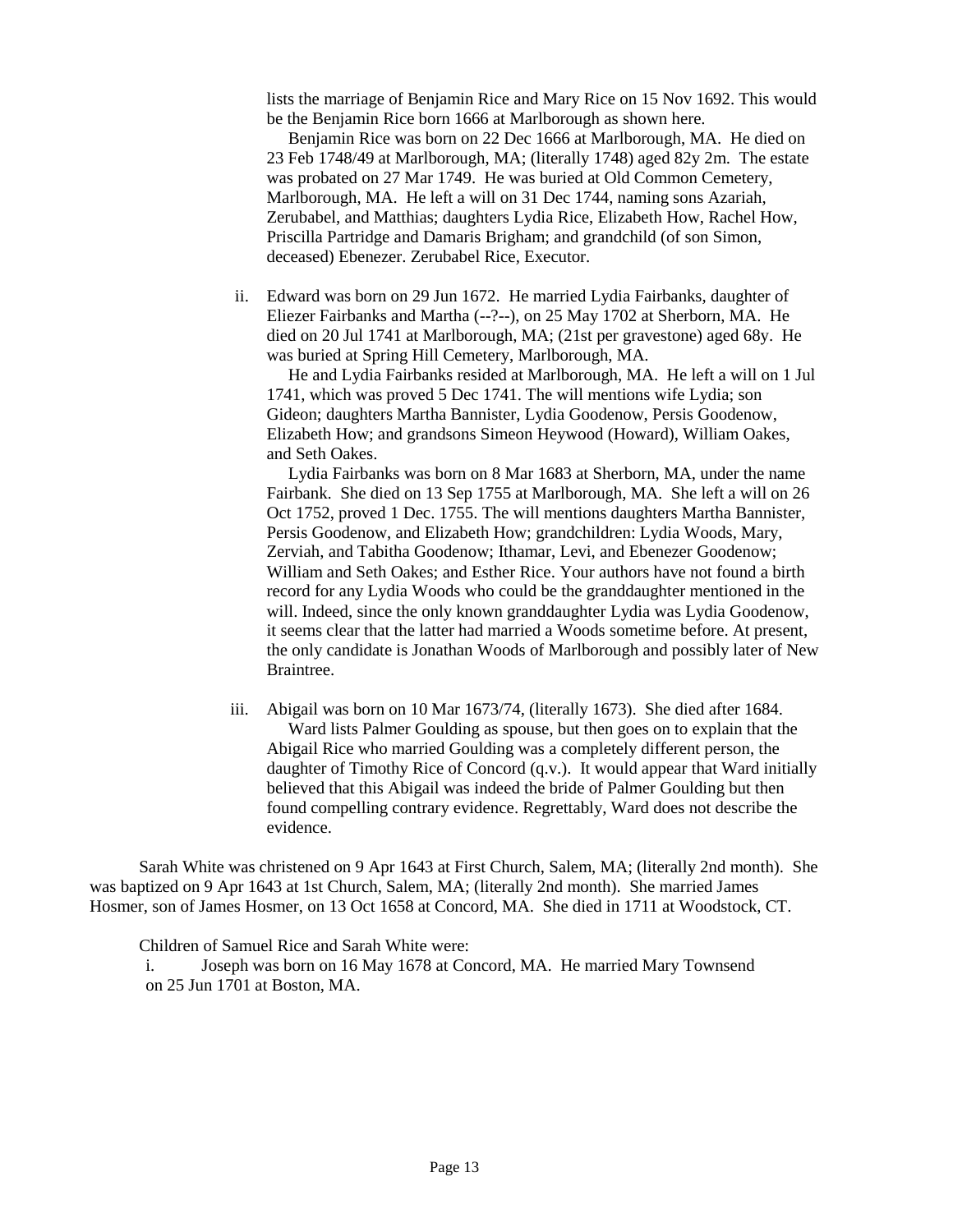## **The following Genealogies have heavy numbers of Rice descendants:**

Genealogy in progress - *Descendants of Francis Harris of Sandy Cove, Nova Scotia, United Empire Loyalist, a Work in Progress to the 7th Generation*. Francis was originally from Dutchess County, NY, being baptized there 9 May 1740, s/o Joseph & Catharina (Hegeman) Harris. As may be expected, descendants are numerous and are spread over the U.S., Canada, and beyond. The compiler has been researching this family along with fellow descendant, John Blythe Dobson, FASG. Anyone with questions or wishing to contribute material may contact either party: Ross W. McCurdy [rwmccurdy@comcast.net](mailto:rwmccurdy@comcast.net) [johnblythedobson@gmail.com](mailto:johnblythedobson@gmail.com)

Recently published is what may be considered a companion piece as it shares many of these same Rice descendants, *Descendants of James & Anna (Rice) McDormand of Brier Island, Nova Scotia*.

## An Astounding Rescue at Sea

Many thanks to life member Ross W McCurdy who submitted this intriguing story involving a man who married a Goodenow descendant, Ross wrote, "In compiling the descendants of Anna Rice, a Goodenow descendant, I have come upon some interesting material, one episode appearing below."

I'm currently preparing for publication the descendants of James and Anna (Rice) McDormand of Brier Island, Nova Scotia. The place produced many mariners and fisherman. The Davis family had roots there, and Frederick Hubbard and Azuba (McGrey) Davis had a large family of children, three of whom married descendants of the above-mentioned James and Anna. The youngest, Samuel Bancroft Davis, a master mariner, married Alice Bailey (b 17 May 1849), whose lineage included McDormands, Rices, and Goodenows; she often traveled with him on his trans-Atlantic voyages as Captain of the Arlington.

In December 1872, Capt. Samuel Davis had a prophetic dream in which he saw his men taking crewmen off a ship in distress at latitude 52'30"N, longitude 21'20"W. The Arlington was returning from Cardiff, Wales, where he had delivered a load of ''deals'' or thick boards. Heeding the dream, Capt. Davis sailed off course for a day in bad weather, much to the consternation of his crew who probably wondered about his sanity.

When the Arlington arrived at those coordinates, indeed they found a ship in distress there. On 15 December the Countess of Dufferin had sailed from St. John, New Brunswick, with a load of lumber destined for Londonderry, Northern Ireland. Ten days out, extremely bad weather hit, forcing the crew to jettison the lumber stored on deck, which gave some relief. Provisions were swept away, the ship was covered in ice, and the strain of the sea caused huge leaks in the hull which soon filled with water. The close-packed lumber within the hull was helping to keep the ship afloat until it began to swell, causing the deck to bulge and threatening to break apart what was left of the ship. The crew was freezing, starving, with no hope of rescue, and it was now the 29th of December.

At about 3a.m. the Arlington almost rammed what was left of the Countess of Dufferin, sitting low in the water with no lights. They stood by until daybreak and with great difficultly succeeded in getting the crew off the crippled vessel in the still angry sea.

How does one answer the question of how this dream occurred, which resulted in saving the lives of those crew members? Is there something to the paranormal, or is this the hand of God?

- Ross McCurdy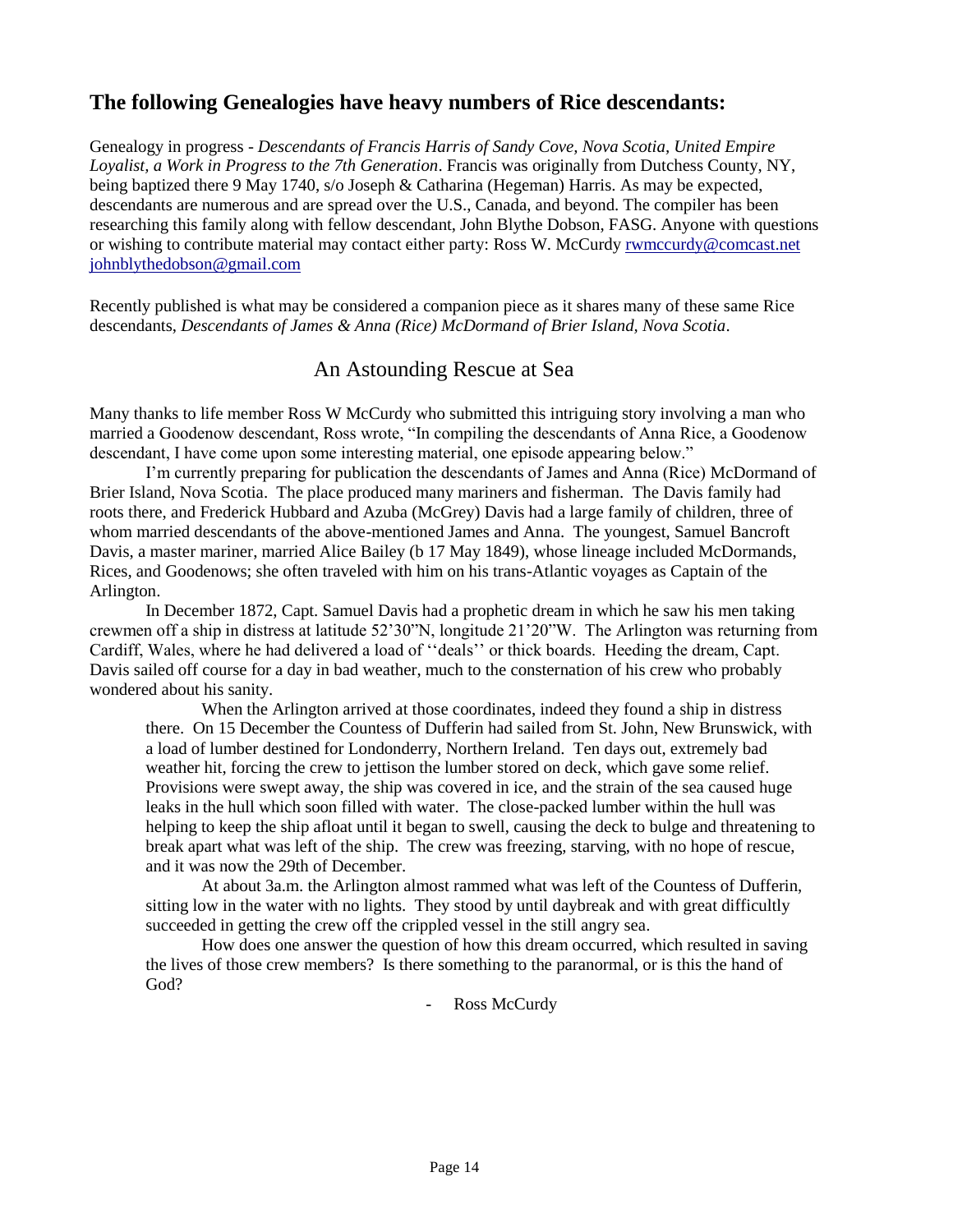# **QUERY:**

I have been meaning to write. I am Zilpha Rice's x7 great grandson. I am wondering if you know much about her life. The following is what I believe to be events in her life. I am hoping that you may be able to direct me to the family association's "encyclopedia" and be able to tell me more about her. I am very interested in Zilpha and am having a difficult time locating any information on her. I know a picture exists, it is found on Ancestry.com--not always reliable as posters sometimes post anything.

Any help is appreciated, Dan Hingley

ZILPHA RICE; 1799, 24 Dec, birth, Poultney, Rutland, Vermont, USA 4 source citations 1814 24 Apr, Age: 14; marriage, to Elisha Witham, Washington, Ohio, USA 1835 14 May, Age: 35; marriage to Silas Law Brown Washington, Ohio, USA 1860 Age: 61; residence Palmer, Washington, Ohio, USA; 1 source citation 1874 11 Oct Age: 74; death Watertown, Washington, Ohio, United States; 2 source citations

Zilpha Rice and Elisha Witham children as far as I can tell were: Husband Elisha Witham 1789 – 1834; Thomas Witham

#### Dan,

Our web page report only includes the first six generations of Edmund's descendants. All of the information we have on your Zilpha Rice is contained on a CD report of the first nine generations of the descendants of Edmund Rice. I see nine children of Zilpha Rice and Elisha Witham. There are further descendants for five of those children. I see Zilpha in the 1860 and 1870 US census under the name Brown. The nine generation CD is available to association members for \$15. You can find more information about the CD in the fall 2012 newsletter posted on our web page space.

> Let us know what else we can do to help, George W. King, Historian Edmund Rice (1638) Association [www.edmund-rice.org](http://www.edmund-rice.org/)

Cousins,

# **Please check your membership cards "for the year ending** *Sept. 1, 2013"*

The ERA association dues year runs from September  $1<sup>st</sup>$  to September  $1<sup>st</sup>$ .

If your card does not have the above date on it – your dues for 2012-2013 are late and you will be dropped as a member as of June  $1<sup>st</sup>$  if I have not received payment.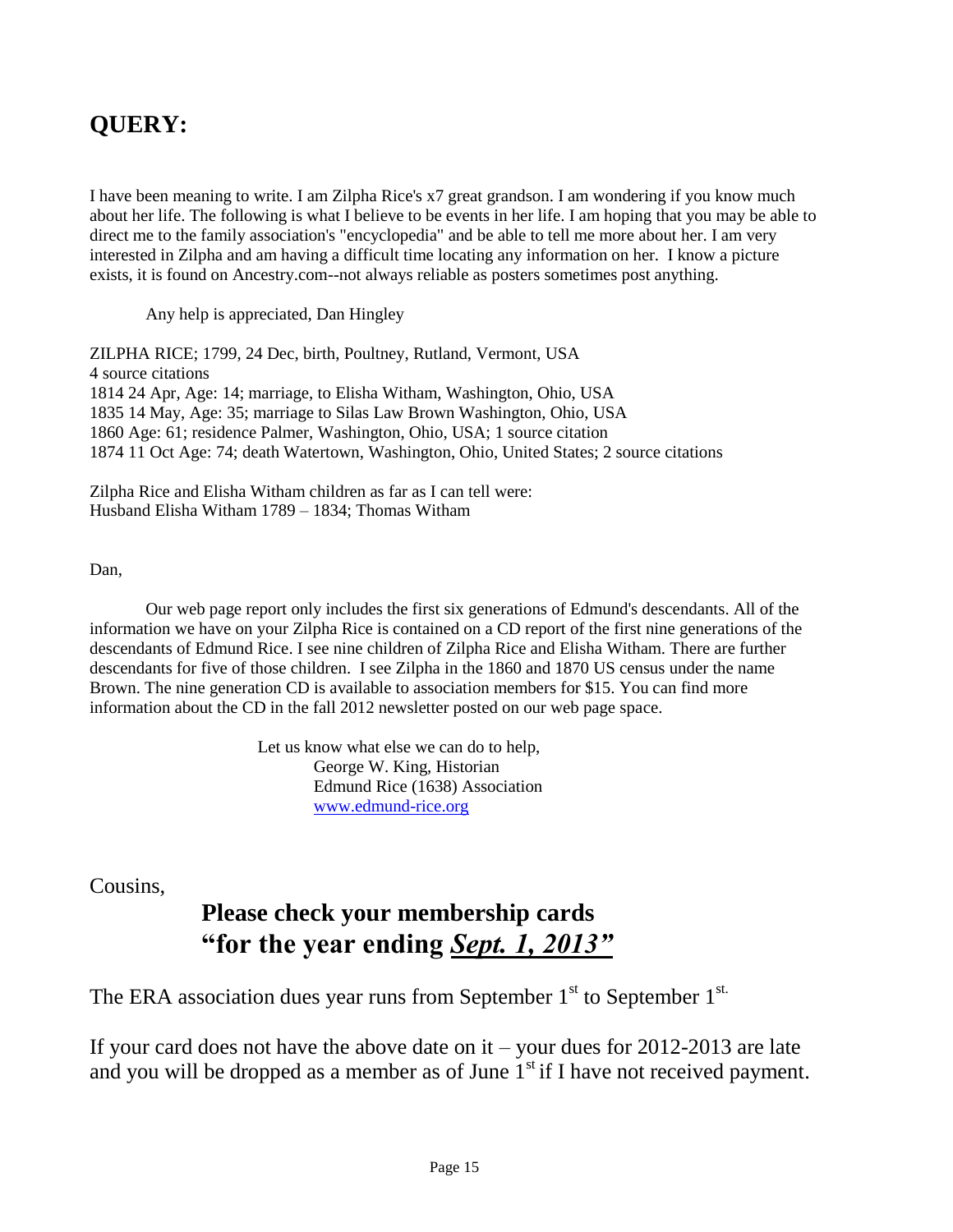# **Rice Books Available**

#### **The Rice Family**, by Andrew Henshaw Ward **[\$5]** 110 pages

Hard-cover reprint. New, unused. A genealogical history of descendants of Deacon Edmund Rice who came from Berkhamstead, England, and settled in Sudbury, Massachusetts, in 1638. 379 pages. Includes a soft-cover supplement (1967) containing additions and corrections.

#### **The Rice Family, Supplement 2 (Part 1) [\$7]** 224 pages

Supplement Number 2 (Part 1) to *The Rice Family*, compiled by Margaret S. Rice (1983). Hard-cover reprint. New, unused. Additional lines of descent through the first eight generations, which were unknown at the time of publication of *The Rice Family* and the 1967 supplement.

#### **The Rice Family, Supplement 2 (Part 2) [\$8]** 720 pages

Supplement Number 2 (Part 1) to *The Rice Family*, compiled by Margaret S. Rice (1985). Hard-cover reprint. New, unused. A continuation of *The Rice Family Supplement 2 (Part 1)* from the ninth generation to the present (1985).

#### **Edmund Rice and His Family** and **We Sought the Wilderness [\$5]** 357 pages

Two manuscripts in one binding. Hard-cover reprint. 1986. New, unused. *Edmund Rice and His Family*, by Elsie Hawes Smith (1938) An historical narrative about the early days of the Rices. Contains much genealogical information, as well as being a charming story. *We Sought the Wilderness*, by Rev. Clayton Rice (1949) An historical narrative based on those Rices who pushed Westward to the prairies after short stays in New Hampshire and Vermont.

Send request with a check/money order made payable to Edmund Rice (1638) Association, Inc. to

#### **Michael A. Rice 201 Old Post Rd Wakefield, RI 02879-3908**

## **More Books… by our cousins**

**Frederic A. Wallace**, Framingham's Town Historian, is the author of "**Ancestors and Descendants of the Rice Brothers of Springfield, Mass**.: David Rice, William Marsh Rice, Caleb Hall Rice, Frederick Allyn Rice, Seven Generations – 1704 to 2004". This is a serious genealogy and history of the family descended from David Rice, who first appeared in the records of Milton and Weymouth, Mass., around 1725. Special attention is given to four brothers, born in Springfield, Mass., who went to Texas in the early to mid-1800's to seek their fortunes. One, William Marsh Rice, became the founder of Rice University in Houston. Their story is a classic example of a family torn apart by the Civil War. DNA evidence, obtained through the ERA's Rice Family DNA Project, is presented to resolve longstanding questions about the origins of this line. From the author, \$30 (includes postage to the continental US): Frederic A. Wallace, 53 Eaton Road, Framingham, MA 01701

**Mildred L. Henschel** is the author of **Lickiss Families and English Ancestors** consists of 292 pages and is spiral-bound with laminated covers. It consists of 3 parts: the first is English Ancestors, which includes Rice, Towne, Ball, Boland, Bullard, Mellen, Southworth, Whale, French, Fox, Frost, Moore, and Hancock. The second part starts with Hancock-- Sarah Jane who married the first John Lickiss to come to America and their descendants. The 3rd part consists of other Lickiss families, and includes a Table of Contents and Index. Price is \$45, postage and handling included. Mailing address is: 835 Valentine Dr., Dubuque, IA. 52003-0211

**Timothy L. Sanford** - Searching for the Forgotten War – 1812, Canada, Publication Date February 15, 2011, and Searching for the Forgotten War - 1812, United States of America, Publication Date March 2011. Just in time for this war's 200th anniversary, these two volumes provide valuable information to those interested in the War of 1812 and those who wish to learn about the people, places, and the battles fought between North American neighbors in the early nineteenth century. *Both books are available on Amazon.com*